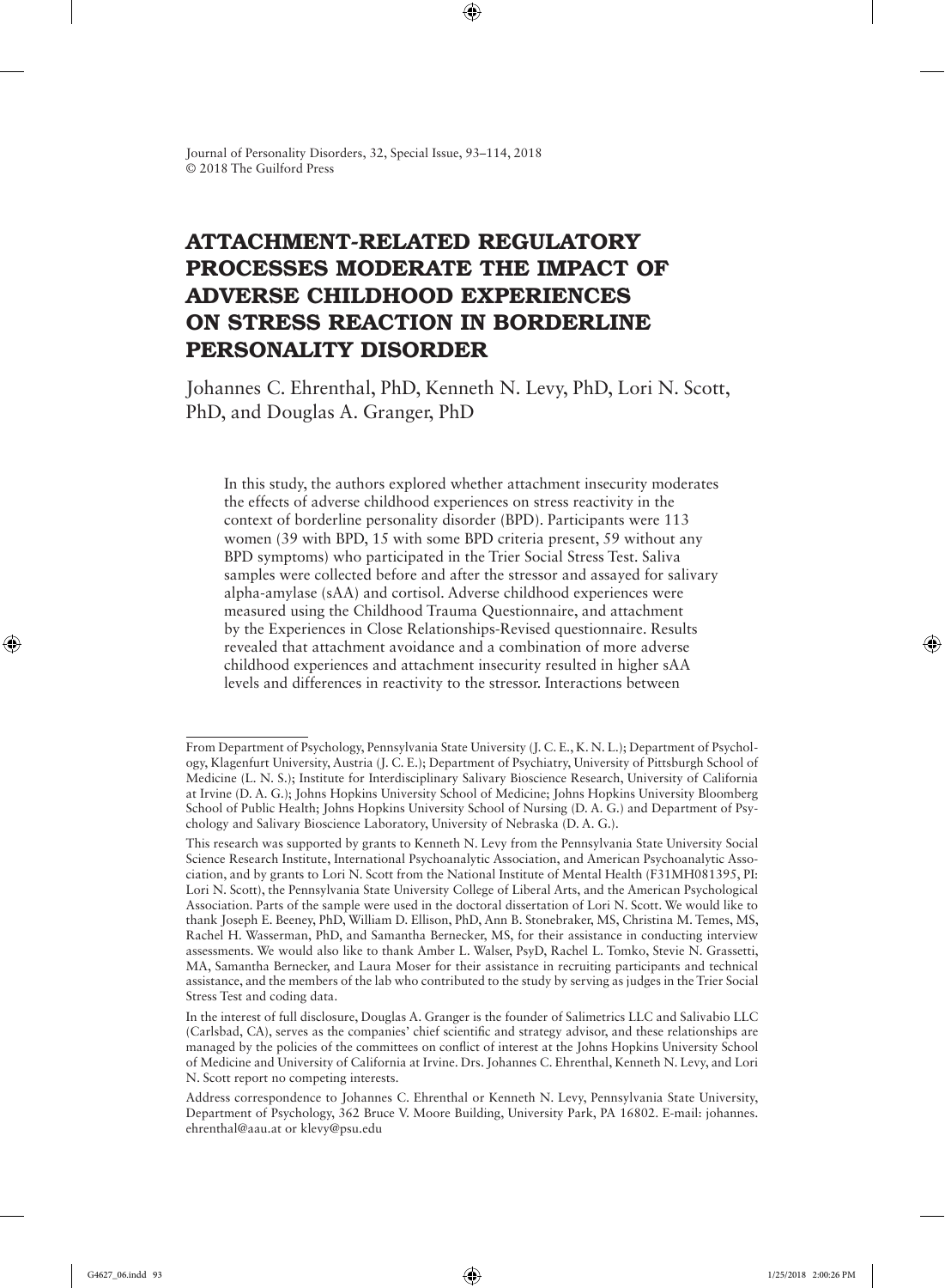attachment anxiety and adverse childhood experiences were related to blunted cortisol reactivity. The results suggest that the influence of adverse childhood experiences on stress regulation in BPD may be moderated by attachment-related regulatory processes.

Stress physiology offers a unique approach to the study of psychopathology because it has the potential to provide information over and above self-report measures of distress and self-regulation (Campbell & Ehlert, 2012). Adding biomarkers to psychological measures may improve diagnostic accuracy or increase predictive validity (Halford, Anderzén, & Arnetz, 2003). At the same time, individuals react very differently to stress on the level of biomarkers, and these interindividual differences can be related to a variety of developmental and psychological factors (Granger, Kivlighan, El-Sheikh, Gordis, & Stroud, 2007). Integrating models from psychology and stress physiology has a twofold potential: On the one hand, it increases our general understanding of biobehavioral response to stress; on the other, it helps to understand disorder-specific and transdiagnostic regulatory processes. This may be especially relevant for mental health conditions such as borderline personality disorder (BPD), where diagnostic heterogeneity is a common phenomenon due to 126 different ways to fulfill the minimal requirement for a valid diagnosis (American Psychiatric Association, 2013).

At the same time, BPD has been conceptually linked to stress. Several contemporary models of BPD see heightened reactivity to challenges, high levels of arousal and negative affect, and difficulties in emotional self-regulation as key features of the disorder (Linehan, 1993; Tragesser, Solhan, Schwartz-Mette, & Trull, 2007; Zanarini & Frankenburg, 2007). However, current research indicates that these factors may rather be transdiagnostic variables that are important for individuals with BPD, but do not explain the disorder sufficiently. For example, ecological momentary assessment studies reveal that neither affective instability nor switching of emotional states seem specific for BPD (Houben et al., 2016; Köhling et al., 2016; Santangelo et al., 2016). The same is true when looking at direct measures of psychophysiological arousal. Findings on reactions of the hypothalamic–pituitary–adrenal (HPA) axis and the autonomic nervous system (ANS) in individuals with BPD are mixed (Scott, Levy, & Granger, 2013; Wingenfeld, Spitzer, Rullkotter, & Lowe, 2010; Zimmerman & Choi-Kain, 2009). This indicates a need for studies that help explain these diverse findings on stress physiology in BPD. Some researchers specifically recommend investigating moderating constructs from developmental psychopathology (Wingenfeld et al., 2010; Zimmerman & Choi-Kain, 2009).

Two prominent developmental variables that have received considerable attention in BPD are early life stress and attachment. As we will explain in later sections of the article, an advantage of these variables for the study of biomarkers is that both have been linked to stress physiology. Similar to the data on psychological reactivity mentioned above, current research suggests that both childhood trauma and insecure attachment are important for understanding individuals with borderline conditions. Early research suggested a strong relationship between BPD and developmental trauma (e.g., Herman,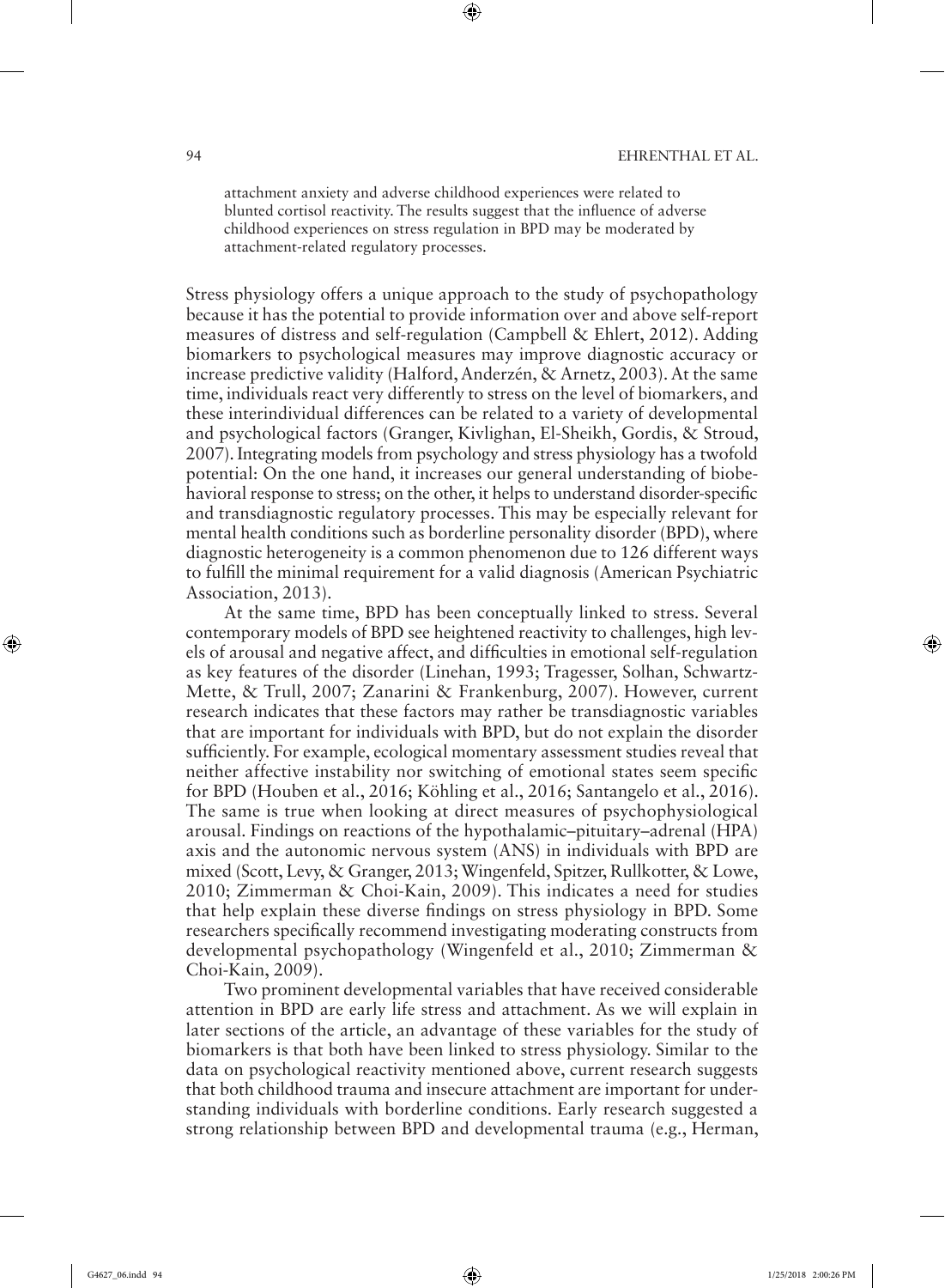Perry, & van der Kolk, 1989). However, subsequent studies were not able to support this finding as particularly disorder-specific (for a discussion, see Ball & Links, 2009; Ford & Courtois, 2014; Fossati, Madeddu, & Maffei, 1999). Another research tradition conceptualized BPD as an attachment disorder (Fonagy, Gergely, Jurist, & Target, 2002; Liotti, Pasquini, & Cirrincione, 2000). Again, although attachment insecurity seems to be an important risk factor for psychopathology in general, including BPD, it is probably more a transdiagnostic than a BPD-specific construct (Levy, 2005; Levy, Johnson, Clouthier, Scala, & Temes, 2015). In other words, developmental variables such as early traumatic experiences and insecure attachment patterns are relevant for BPD, but may rather be helpful for understanding interindividual differences within the diagnosis than distinguishing it from other psychiatric disease conditions. When considering developmental variables to understand stress regulation in BPD, it is important to adopt an approach that tries to take into account their dynamic interplay. Most of the current studies utilize either main-effect models or simple diathesis-stress models on the influence of a developmental variable on human stress physiology. This suggests a linear influence of early priming on adult stress systems (Carrion & Kletter, 2012; Radley et al., 2011), or a biological model of state-related influence by a current mental disorder as biomarker or endophenotype (Goldstein & Klein, 2014; Lenzenweger, 2013). These approaches have the potential of underestimating the complexity of developmental trajectories (Haltigan, Roisman, & Fraley, 2013). For example, as specified below, different attachment styles are associated with specific self-regulatory strategies, while childhood trauma seems to be a general risk factor that influences early priming of the biological stress systems.

The aim of this study is to understand stress regulation in individuals with varying levels of BPD in the context of the impact of childhood trauma and attachment styles. Reaching beyond main-effect models, we focus on the dynamic interplay between the two variables in predicting levels of psychobiological arousal, reactivity, and recovery to a social-evaluative stressor. In the following sections, we will first describe contemporary concepts of stress regulation, then models and findings of the impact of adverse childhood experiences and attachment on stress regulation, before describing the study protocol.

# **INTERINDIVIDUAL DIFFERENCES: A STRESS MODEL APPROACH**

A fundamental component of stress research refers to the adaptiveness of regulatory biological systems. Expanding on ideas from classical concepts of homeostasis regulation, one of the most influential contributions to the understanding of stress and disease stems from the model of allostasis and allostatic load (Karatsoreos & McEwen, 2011; McEwen & Wingfield, 2010). *Allostasis* refers to adaptive processes of body and brain to changing internal or external demands by providing optimal levels of anticipation and energy mobilization. In addition, the effective down-regulation of arousal systems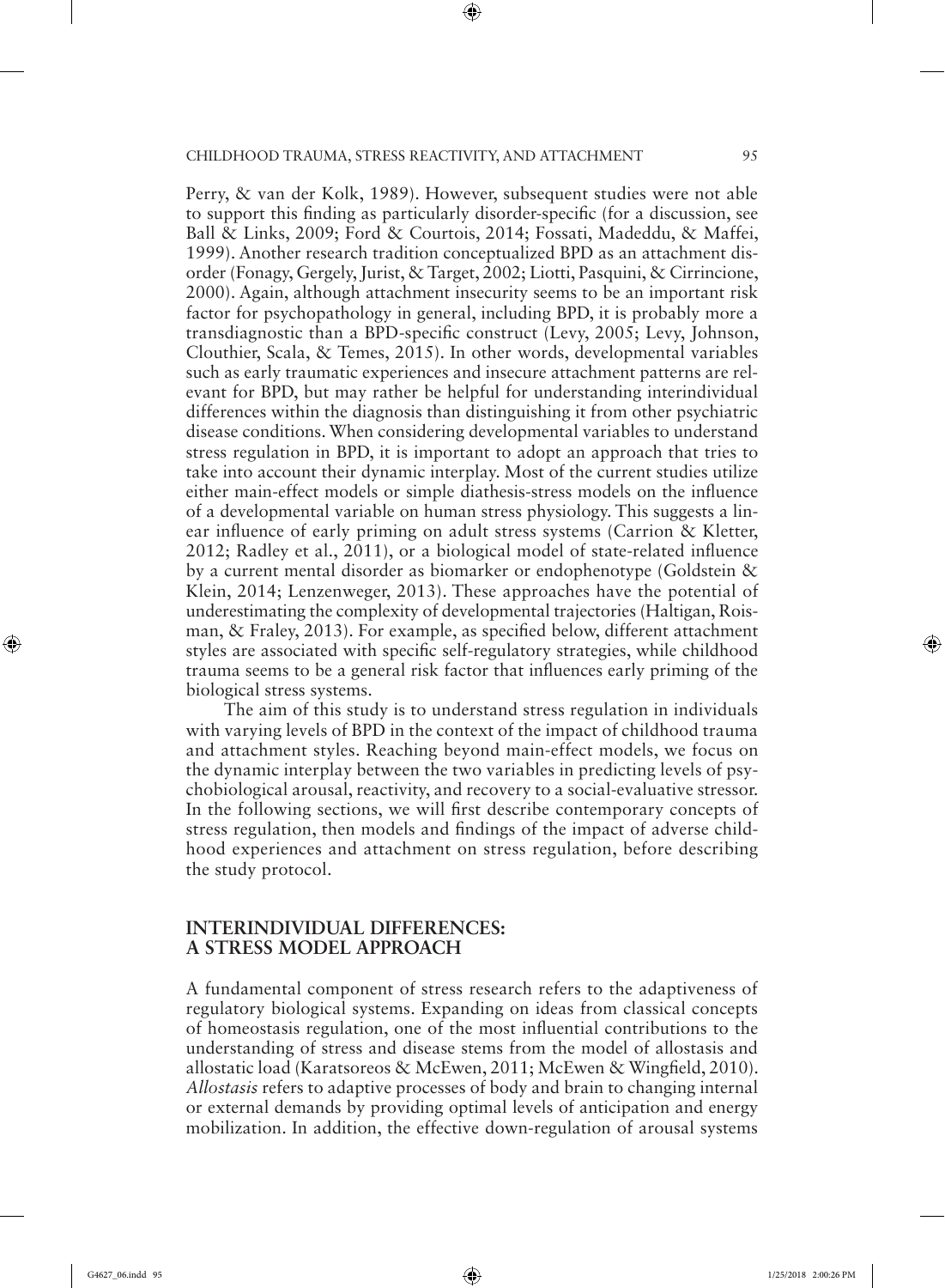in the absence of demands is considered central for biological functioning. Chronic or repeated stress results in high, sometimes deleterious demand on the organism to adapt, called *allostatic load* (Koolhaas et al., 2011). While general mechanisms from the allostatic load model have stimulated a large body of research, empirical results regarding psychophysiology depend on a variety of known and yet to be explored predictor variables (Kudielka, Hellhammer, & Wust, 2009). In addition, while the model focuses on mechanisms of adaptation and disease development, it underemphasizes possible developmental trajectories of stress response (Juster et al., 2011). Some of these issues are addressed by current approaches, such as the adaptive calibration model (Del Giudice, Ellis, & Shirtcliff, 2011; Del Giudice, Hinnant, Ellis, & El-Sheikh, 2012; Essex et al., 2011). Key features of the adaptive calibration model are the focus on the integration of allostasis, life history, and the functioning of long-term, regulatory feedback loops. Furthermore, this model describes different physiological "phenotype" patterns in the context of their developmental history and biological responses. The model seems especially relevant for the study of developmental variables in BPD because it adds to previous ideas on stress regulation the perspective of interindividual differences related to adverse childhood experiences in a testable form. In the following section, we will summarize specific findings regarding the impact of childhood trauma on psychobiological arousal.

# **THE IMPACT OF ADVERSE CHILDHOOD EXPERIENCES ON BIOBEHAVIORAL REGULATORY FUNCTION**

The detrimental impact of adverse childhood experiences and trauma on adult health places a major burden on individuals and society (Edwards, Holden, Felitti, & Anda, 2003; Felitti et al., 1998). A significant part of this strain is attributed to altered stress sensitivity by early life stress, influencing susceptibility to later life stressors (Harkness, Bruce, & Lumley, 2006), as well as to alterations of psychophysiological pathways (Ehlert, 2013). The general hypothesis of alterations of psychophysiological pathways by a negative impact of early life stress as well as adult trauma has been tested in a growing number of studies over the past 20 years (Ehlert, 2013; Heim & Nemeroff, 2001). Results on the impact of adult traumatic experiences on HPA-axis function are diverse. Although differences in HPA functioning have been described in studies using healthy control groups (Zoladz & Diamond, 2013), evidence suggests that it is not just state symptoms of posttraumatic stress disorder (PTSD) that drive changes in HPA reaction. For example, a meta-analysis by Klaassens, Giltay, Cuijpers, van Veen, and Zitman (2012) found no difference in overall cortisol levels between individuals exposed to a traumatic event versus those without such exposure. The results of another meta-analysis, incorporating studies of childhood trauma in addition to adult exposure to adverse experiences, show higher cortisol output in close temporal proximity to the adverse situation, but lower levels of cortisol secretion when more time has elapsed since the traumatic event (Morris, Compas, & Garber, 2012). The influence of adverse childhood experiences, but not current PTSD diagnosis, on cortisol levels is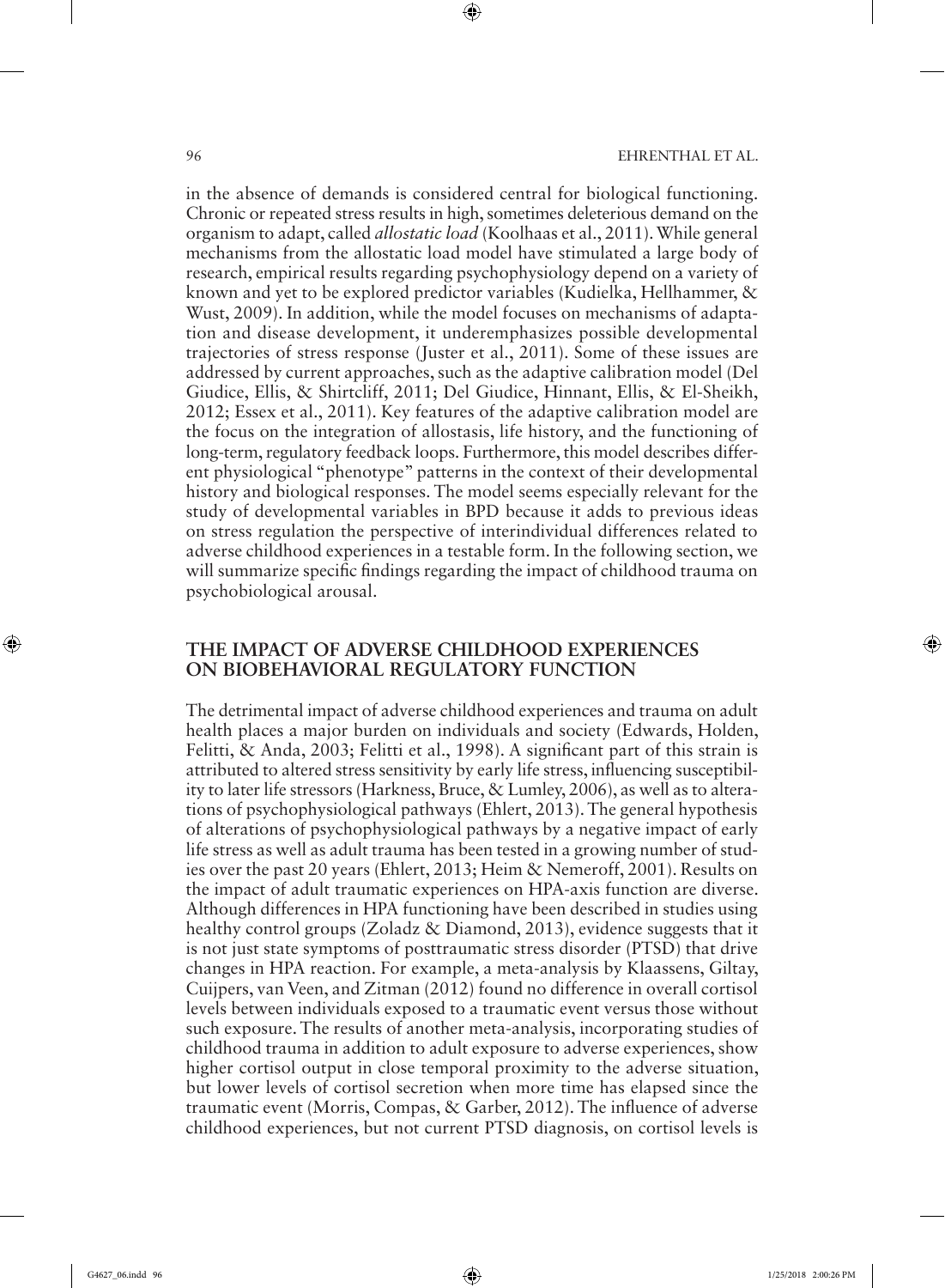also supported by a study by van Voorhees, Dennis, Calhoun, and Beckham (2014). Similarly, recent traumatic events were related to hypercortisolism, but more time elapsed since the event was associated with relatively lower levels of cortisol in children (de Bellis & Zisk, 2014; Carrion & Kletter, 2012). In a mixed sample, Carvalho Fernando et al. (2012) found specific adverse childhood experiences to be more predictive of salivary cortisol levels and reaction after dexamethasone suppression test (DST) than other variables, including depression or BPD symptoms, indicating a transdiagnostic psychopathological process. However, a large study by Holleman, Vreeburg, Dekker, and Penninx (2012) saw no clear main effect of childhood trauma on cortisol level or reaction after adjusting for covariates. Taken together, the majority of the available studies suggest that adverse childhood experiences may affect adult HPA stress reactions in at-risk samples, and that developmental timing, time elapsed since trauma, and measurement issues are important variables to consider when trying to generalize the results. Nonetheless, contradictory findings indicate that the exact influence of childhood trauma on stress sensitivity in adulthood remains insufficiently understood.

Despite its solid empirical base, research on associations between childhood trauma and adult stress reaction places less emphasis on how socialcognitive mechanisms influence psychophysiological reactions. For example, stress responses are associated with psychopathological states (Ehrenthal, Herrmann-Lingen, Fey, & Schauenburg, 2010; Llera & Newman, 2014), which in turn are prone to be influenced by mechanisms of worry and rumination (Ottaviani, Shapiro, & Couyoumdjian, 2013). Because a substantial proportion of social-cognitive mechanisms influence stress reaction outside of conscious processes (Brosschot, 2010) or through challenges to the self-concept (Papousek, Paechter, & Lackner, 2011), there is a need for models that help to predict which psychological processes individuals use for self-regulation. A cogent developmental model of interindividual differences in psychological regulatory capacity is described by attachment theory.

# **ATTACHMENT AND PSYCHOLOGICAL REGULATORY FUNCTION**

The attachment motivational system emerges in early childhood, depending on contingency and coregulatory quality of interactions with the primary caregivers (Bretherton & Munholland, 2008). The main goals of attachment system activation in childhood are the (re-)establishment of proximity with an attachment figure, contact maintenance, and a state of felt security. So-called internal working models of attachment are social-cognitive representational structures that serve to integrate and interpret relational information and regulate attachment-oriented motivation, cognitions, emotions, and behavior (Dykas & Cassidy, 2011). In children and adults, there are three organized attachment styles: secure, avoidant, and anxious. Prototypically secure individuals enjoy close relationships and are able to adequately regulate proximity to significant others. Prototypically avoidant persons are usually uncomfortable relying on others in times of distress, deny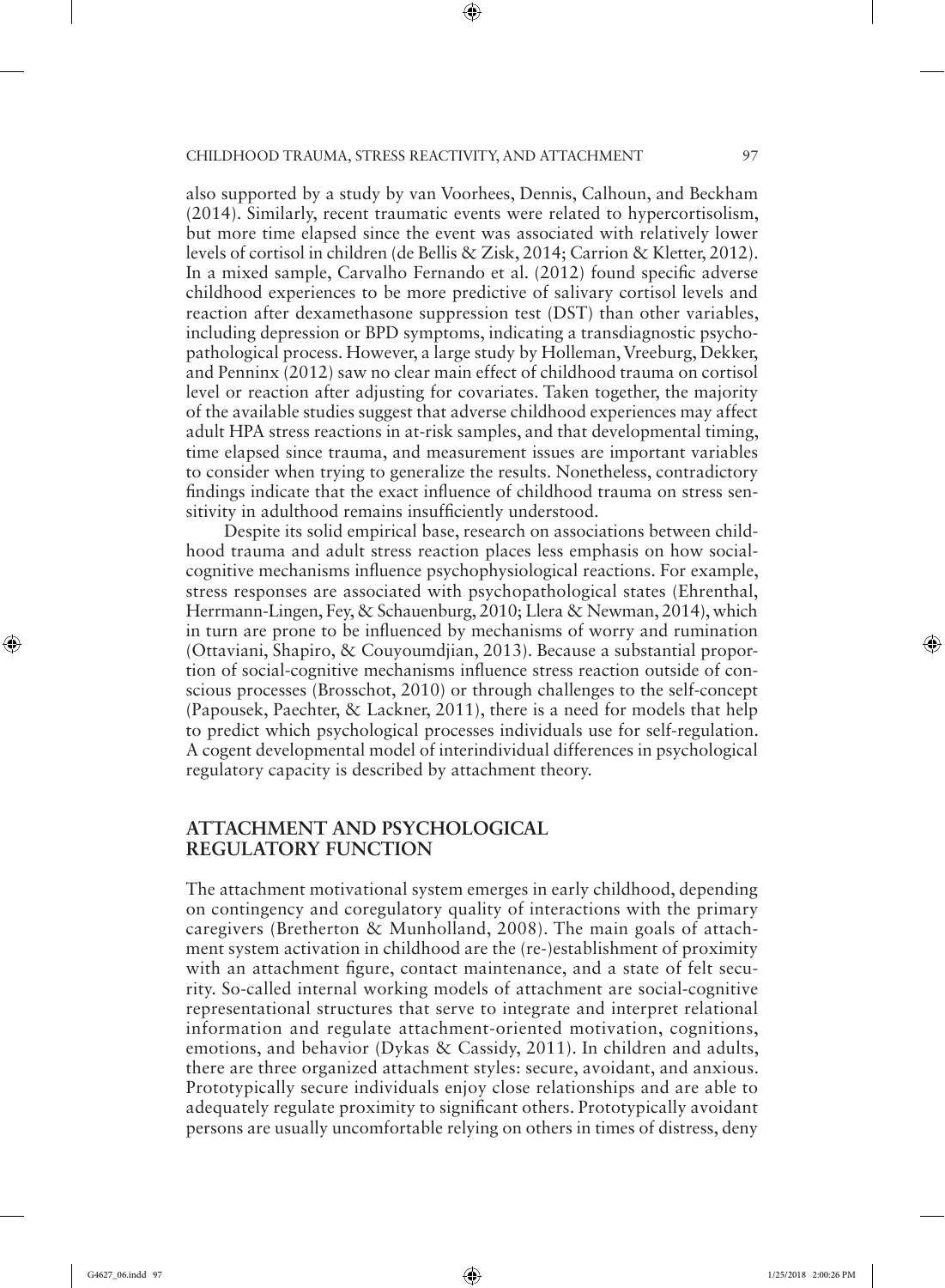interpersonal needs, and deactivate attachment-related cognitions. Anxious individuals see themselves as insufficient with respect to self-regulatory competence and have a tendency for a hyperactivation of the attachment system. Their attempts to secure the attention and proximity of others are often accompanied by emotional hyperarousal and clinging or controlling behavior. In addition to the three organized styles, a fourth category is related to unresolved attachment trauma and loss (e.g., Bernier & Meins, 2008; Madigan et al., 2006). Individuals with this kind of attachment classification experience seemingly contradictory relationship needs, wishes, and behaviors, resulting from the impact of incoherent, fragmented representational structures of the self and others, in parallel to relationship patterns observed in patients with BPD (Levy, 2005). A central theoretical aspect of internal working models is the conceptualization of organized insecure attachment strategies as defensive regulatory processes, which are "mental mechanisms aimed at adaptation and self-regulation" (Mikulincer, Shaver, Cassidy, & Berant, 2009, p. 294). Attachment-related regulatory strategies are usually activated to regulate distress resulting from rejection, loneliness, fear, and further consequences of unaccomplished relational needs. Based on these strategies, contemporary models of attachment (Mikulincer, Shaver, & Pereg, 2003) allow the prediction of dynamic aspects of attachment security and insecurity (e.g., Coan, 2010; Ein-Dor, Mikulincer, & Shaver, 2011; Rusk & Rothbaum, 2010; Sadikaj, Moskowitz, & Zuroff, 2011). In addition, attachment-related excitatory and inhibitory feedback loops can be used to understand how co- and self-regulatory processes lead to stability or change of attachment representations (Diamond, 2001; Sbarra & Hazan, 2008). Attachment-related regulatory function depends on an individual's predominant attachment style. Anxious attachment is associated with the above-mentioned hyperactivation and hypersensitivity to attachment related cues and a negative view of the self. Attachment avoidance and its related down-regulation of relational cognitions and emotions, on the other hand, seems to be associated with a more positive view of the self (e.g., Ehrenthal, Dinger, Lamla, Funken, & Schauenburg, 2009). However, avoidant regulatory functioning is more fragile and prone to failure. Initially adaptive avoidant strategies may break down under conditions of emotional or cognitive load (Gillath, Giesbrecht, & Shaver, 2009). Also, while individuals with attachment anxiety are challenged by relational threats such as separation, avoidant individuals react more strongly to evaluative, self-challenging situations, such as real or imagined failure in an achievement task (Mikulincer, 1998). It remains an open question if the model by Mikulincer et al. (2003) may be limited for research in personality disorders because it was tested mostly in relatively healthy student samples and does not incorporate assumptions on the level of integration and coherence of the attachment system. This could be relevant for the study of BPD because individuals with a very low level of integration and coherence of internal working models, related to high levels of unresolved relational childhood trauma, may react differently to stressors than individuals with higher levels of integration of the attachment system.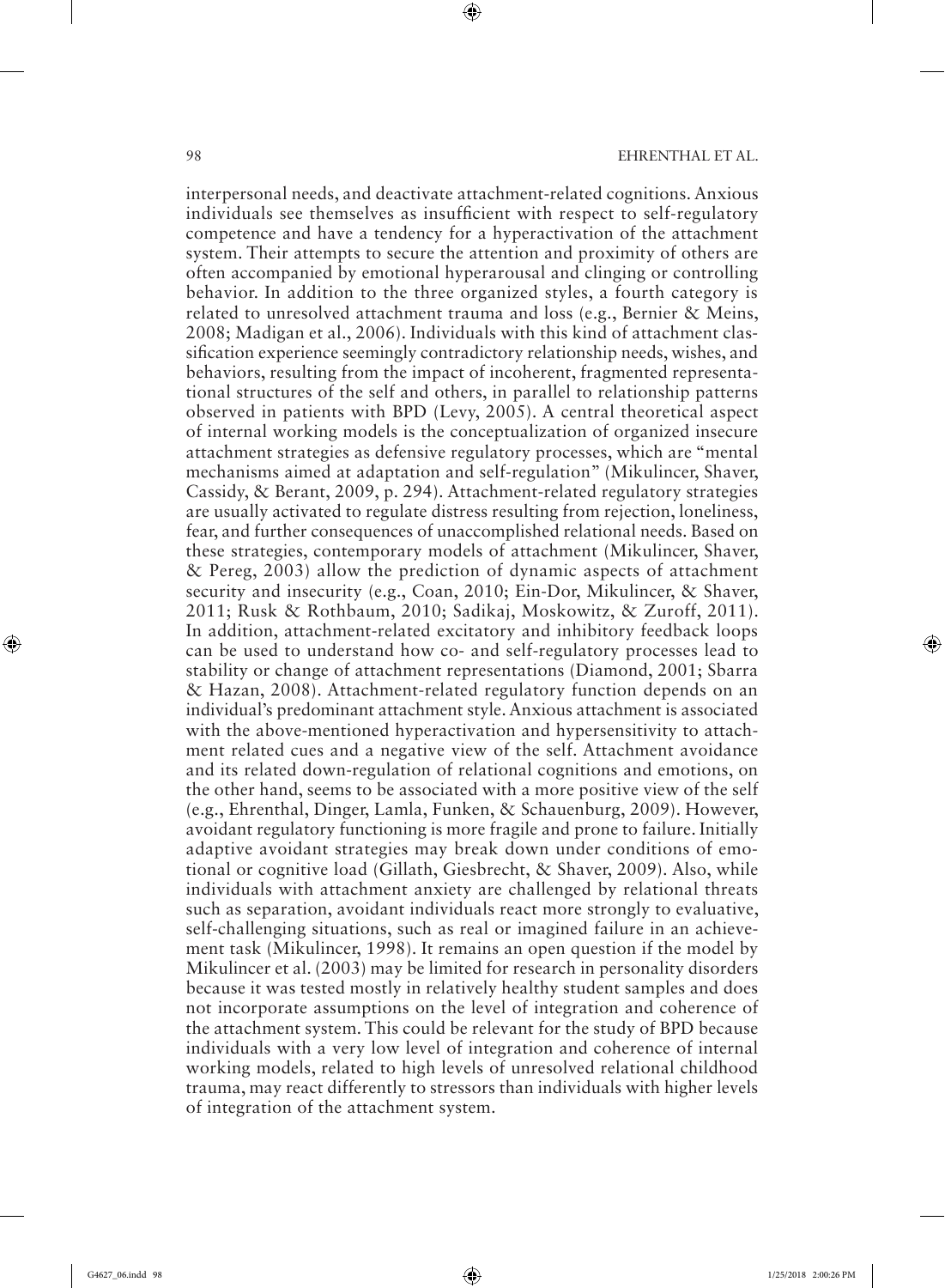# **THE IMPACT OF ATTACHMENT STRATEGIES ON BIOBEHAVIORAL REGULATORY FUNCTION**

Although attachment insecurity is a normal facet of development, theoretical as well as empirical evidence suggests that insecure attachment may narrow regulatory strategies and therefore serve as a risk factor for health-related outcome. Known pathways include impaired biological stress physiology as well as reduced abilities for an adequate social modulation of stress (Maunder & Hunter, 2001, 2008). Although stress regulation is a central function of attachment theory (Gunnar, Brodersen, Nachmias, Buss, & Rigatuso, 1996), systematic psychophysiological research in this area started to unfold just over the past two decades (Diamond, 2001). Central to all cited approaches is the emphasis on attachment-related interindividual differences, the importance of interpersonal coregulation, and the intertwinement of psychological factors and psychophysiology, such as reaction of the HPA axis (Dykas & Cassidy, 2011; Sbarra & Hazan, 2008).

Research on HPA functioning and adult attachment differs widely with regard to methods used and results (Diamond & Fagundes, 2010). Existing studies can be grouped according to their way of assessing attachment (e.g., by questionnaire or interview). A number of articles on attachment and HPA function have been published that make use of self-report measures of attachment styles. A large study by Kidd, Hamer, and Steptoe (2011) found a blunted cortisol response to two nonsocial, behavioral tasks for individuals classified as "fearful" (individuals reporting high levels of both attachment/ separation anxiety as well as attachment avoidance). In a reanalysis of cortisol patterns from the Whitehall II cohort, preoccupied attachment was related to higher levels of cortisol as well as less decrease of cortisol output over the day (Kidd, Hamer, & Steptoe, 2013). Quirin, Pruessner, and Kuhl (2008) reported a higher cortisol response to an acute stressor, but a lower cortisol awakening response to be associated with higher attachment anxiety in healthy women. Gordon et al. (2008) found attachment anxiety to be related to cortisol in a sample of young adults. Cortisol reaction during a group-related stress paradigm was greater in women with higher attachment anxiety scores (Smyth et al., 2015). In a small study with healthy women by Tops, van Peer, Korf, Wijers, and Tucker (2007), the attachment subscale of the Temperament and Character Inventory, which may serve as a proxy for tendencies to communicate and relate to friends with regard to one's own emotional states and needs, was negatively related to higher plasma cortisol levels. Smeets (2010), however, found no associations between attachment and cortisol reaction in a sample of 68 healthy participants. Fewer studies have related interviewbased attachment classifications to cortisol reaction. Scheidt et al. (2000) found an association between a more pronounced cortisol response during the administration of an Adult Attachment Interview (AAI) and higher levels of dismissing attachment in patients with idiopathic spasmodic torticollis, but not for healthy control participants. Rifkin-Graboi (2008) reported no evidence for a correlation between attachment insecurity and ambulatory cortisol responses, but there was an association between the AAI dismissing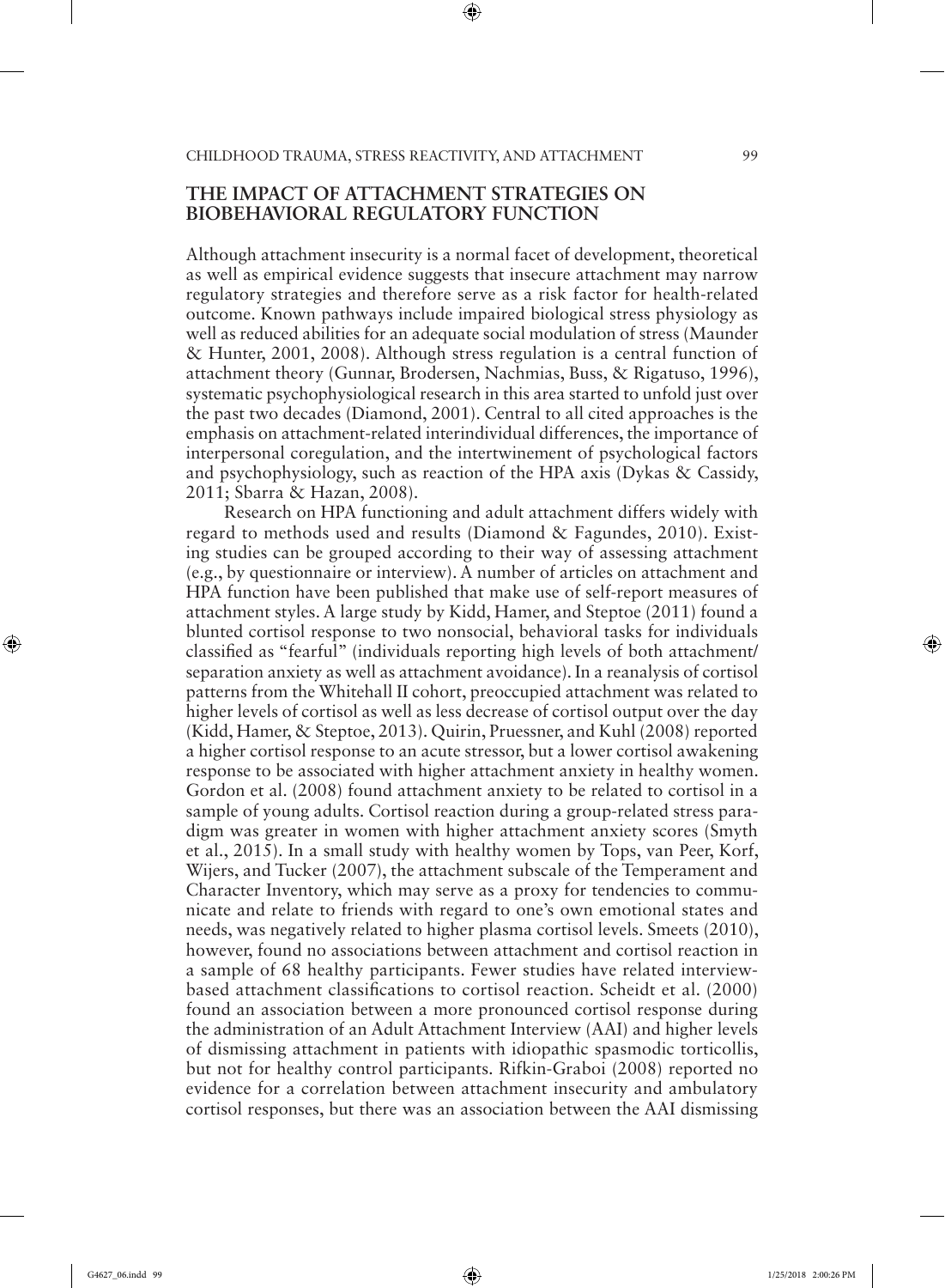idealization subscale and higher cortisol levels after an attachment-activating memory task. And finally, Pierrehumbert et al. (2009) compared women who had and had not experienced sexual abuse in childhood or adolescence, and simultaneously applied the AAI to measure the individuals' attachment states of mind. Pierrehumbert et al. found the most suppressed cortisol reaction to a standardized laboratory stress induction task in a subgroup of women with a combination of abuse experience as well as a classification as unresolved with regard to attachment trauma in the AAI.

To sum up, research using attachment questionnaires found some evidence for an impact of attachment insecurity on cortisol reaction. However, although more studies report a specific impact of attachment anxiety, there are data favoring attachment avoidance as well. In addition, there is evidence that with a lower level of general integration of internal working models of attachment, which is often seen in individuals with repeated traumatic childhood experiences, cortisol reaction may be suppressed.

#### **THE CURRENT STUDY**

Although research on the impact of adverse childhood experiences and trauma on BPD and adult stress physiology has advanced over the past decades, conflicting findings call for further research on individual differences in biobehavioral regulatory function. Recent models of stress regulation propose a nonlinear, moderated impact of childhood trauma on the HPA axis. At the same time, developmental models of social cognition, such as attachment theory, provide a framework to understand the moderating impact of hyperactivation and down-regulation in the face of threat. Therefore, our study aims at testing the moderating influence of adult attachment strategies on the impact of adverse childhood experiences on psychophysiological stress regulation. In other words, we hypothesized that interactions between childhood trauma and attachment insecurity would significantly predict psychophysiological stress reaction in individuals with varying levels of BPD symptoms.

#### **METHODS**

#### PARTICIPANTS

Participants were recruited in the greater State College area, either from an outpatient community mental health clinic or from a pool of university students and community residents following screening procedures described by Scott et al. (2013). Individuals diagnosed with psychotic disorders, Bipolar I disorder, delirium, dementia, mental retardation, heart disease, endocrinological diseases (with the exception of diabetes and thyroid disorders; Jones et al., 2004), pregnancy during the preceding 6 months, or current lactation were excluded.

Participants' characteristics are displayed in Table 1. The sample consisted of 113 women who were on average in their mid-20s, ranging in age from 18 to 48 years, and predominantly White/Caucasian, with about 10% identifying as African American. A little over 40% had achieved a high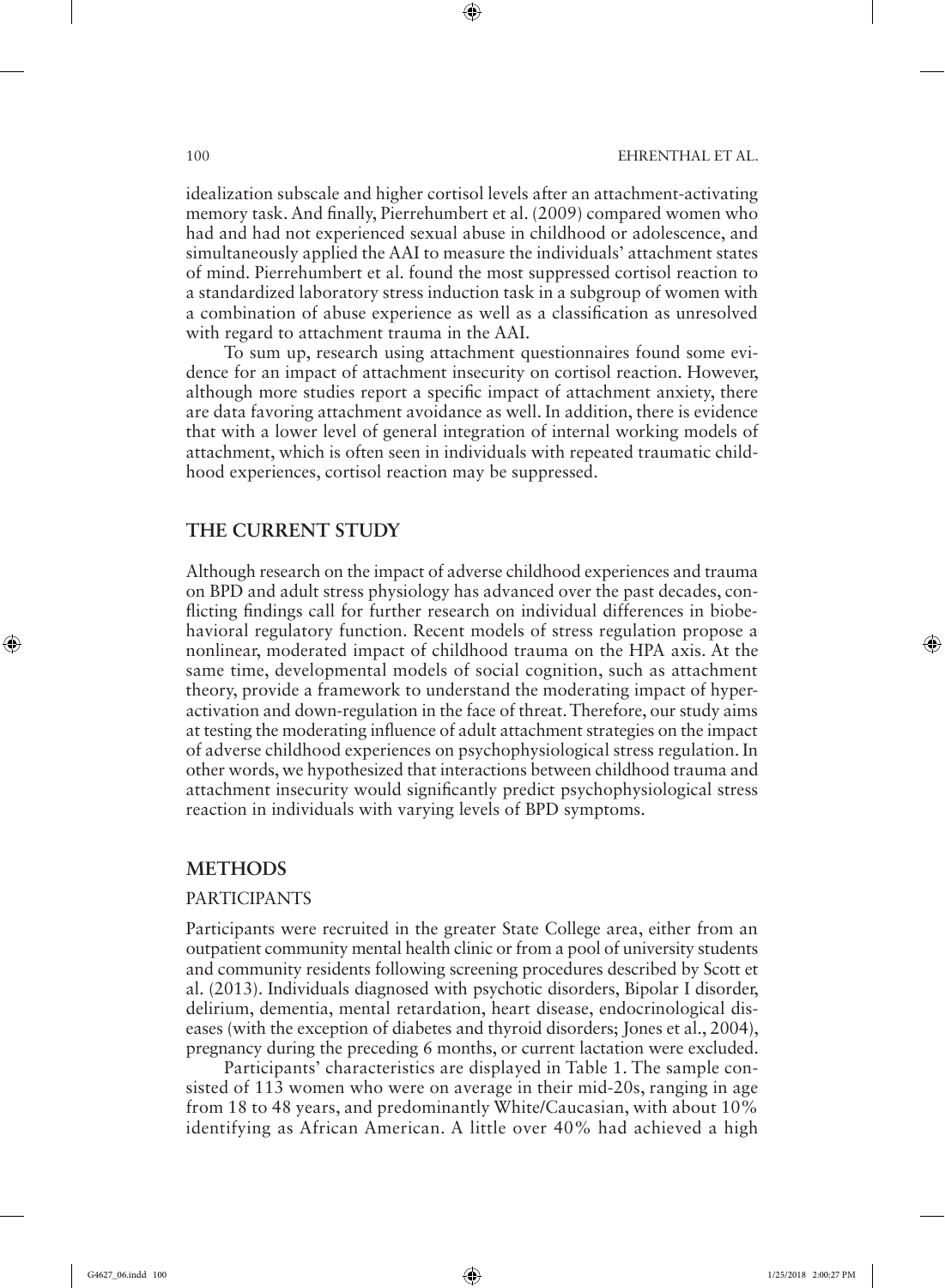| <b>Variables</b>                       | $M(SD)$ or %  |
|----------------------------------------|---------------|
| Age                                    | 25.86 (8.33)  |
| Race White/Caucasian                   | 77.9          |
| Highest level of education             |               |
| High school graduate or GED            | 42.5          |
| > High school graduate                 | 57.5          |
| Currently employed (full or part time) | 40.7          |
| Relationship status                    |               |
| Single                                 | 75.2          |
| Number of medications                  | 1.21(1.96)    |
| Number of BPD criteria                 | 2.10(2.74)    |
| Number of non-BPD Axis II diagnoses    | .15(.36)      |
| Number of Axis I diagnoses             | .46(.87)      |
| NEO Angry hostility                    | 56.97 (13.42) |
| <b>NEO Anxiety</b>                     | 55.01 (12.13) |
| <b>NEO Depression</b>                  | 55.29 (15.18) |
| NEO Impulsiveness                      | 51.96 (12.66) |
| CTQ Total score                        | 42.42 (19.58) |
| <b>ECR-R Attachment anxiety</b>        | 3.18 (1.37)   |
| <b>ECR-R Attachment avoidance</b>      | 3.06 (1.22)   |

**TABLE 1.** *Participants' Characteristics*

*Note.* GED = General Educational Development Test; BPD = borderline personality disorder; NEO = Revised NEO Personality Inventory; CTQ = Childhood Trauma Questionnaire; ECR-R = Experiences in Close Relationships–Revised Questionnaire.

school degree; the majority of the other participants (41.6% of the total sample) had finished partial 4-year or standard college. Eight participants had completed a master's-level degree, and two had a doctoral-level degree. Only 17.7% worked full time. Thirty-four participants had a diagnosis of BPD, and five a subthreshold BPD but exhibited prominent symptoms that would justify a BPD diagnosis. The number of additional, non-BPD *DSM-IV* Axis II diagnoses ranged from zero to two, the number of current Axis I diagnoses from zero to six. On average, participants took about one medication at the time of the study, ranging from zero to ten (more data on medication are available on request).

#### PSYCHOSOCIAL STRESSOR

Stress induction was performed with a social-evaluative stress protocol, the Trier Social Stress test (TSST; Kirschbaum, Pirke, & Hellhammer, 2004). It comprises two stressful tasks (public speaking, mental arithmetic) in front of a stern and evaluative jury of confederate "judges." The tasks are preceded by a standardized baseline resting phase and followed by a recovery phase. The TSST is known to reliably elicit HPA reaction (Foley & Kirschbaum, 2010).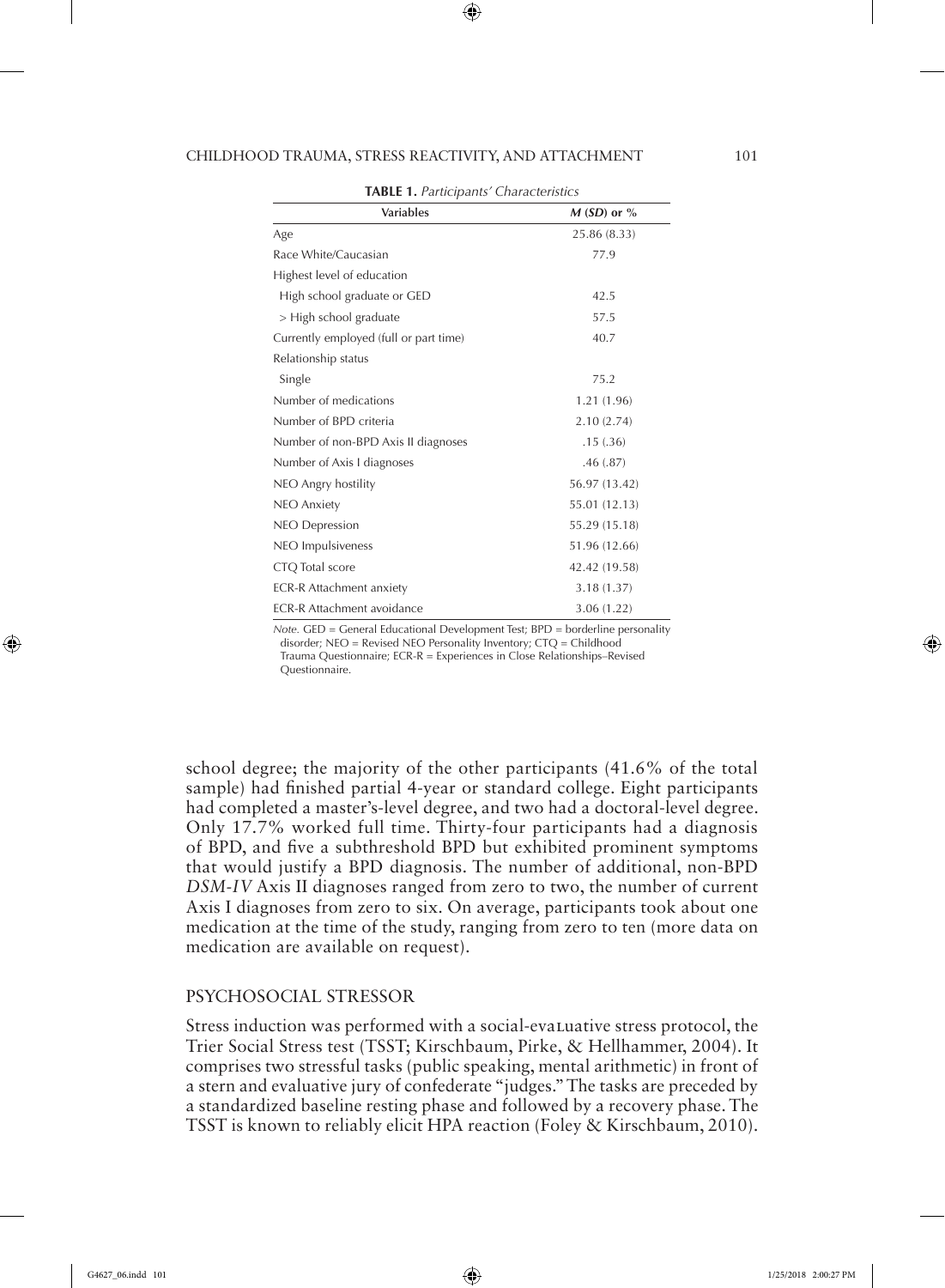# MEASURES

*Adverse Childhood Experiences.* To assess adverse childhood experiences, we administered the Childhood Trauma Questionnaire (CTQ). The CTQ measures self-reported physical, sexual, and emotional abuse, as well as physical and emotional neglect, on 28 items (Bernstein & Fink, 1998; Scher, Stein, Asmundson, McCreary, & Forde, 2001). We used the total sum score of the abuse and neglect scales as a measure of general adverse childhood experiences.

*Attachment.* Attachment styles were measured with the Experiences in Close Relationships–Revised questionnaire (ECR-R). It assesses attachment-related anxiety and avoidance on 36 items addressing romantic relationship expectations and experiences (Fraley, Waller, & Brennan, 2000) and has shown good psychometric properties (Fairchild, 2006; Sibley, Fischer, & Liu, 2005).

*Trait Negative Affect.* To control for possible impacts of trait negative affect and impulsivity, the facet scales Angry Hostility, Impulsivity, Depression, and Anxiety from the Revised NEO Personality Inventory (Costa & McCrae, 1992) were administered to all participants.

*Diagnostic Status.* Psychological diagnoses were assessed using the Structured Clinical Interview for *DSM-IV* (SCID-I-CV; First, Spitzer, Gibbon, & Williams, 1997) and the International Personality Disorder Examination (IPDE; Loranger, 1999) to generate reliable diagnoses of *DSM-IV* personality disorders. Both interviews were administered by experienced, trained raters at graduate student level who were blind to the initial recruitment background.

*Other Covariates.* Other questions aimed to assess additional possible covariates, such as food and beverage intake, sociodemographic data, body mass index (BMI), dental hygiene, sleep patterns, physical activity, and menstrual cycle, as well as overall substance use or recent life stress.

# PROCEDURE

At the first appointment, all participants provided written informed consent, thereafter completing the diagnostic interviews and questionnaires. On a second appointment, participants returned for the TSST. They were instructed to neither drink alcohol 24 hours before the TSST nor use any nonprescribed medication or drugs 6 hours before examination. In addition, they were asked to restrain from caffeine or tobacco consumption as well as dental work for 4 hours prior to the test. A standard regime regarding consumption of foods and other beverages, dairy, citrus fruits, and sleep was administered. All participants were scheduled during the follicular phase of their menstrual cycle. The measurements took place during the afternoon for each individual participant in order to control for daily fluctuation of cortisol output. Before each testing session, these prerequisites were monitored; if participants had not been able to comply, their session was rescheduled.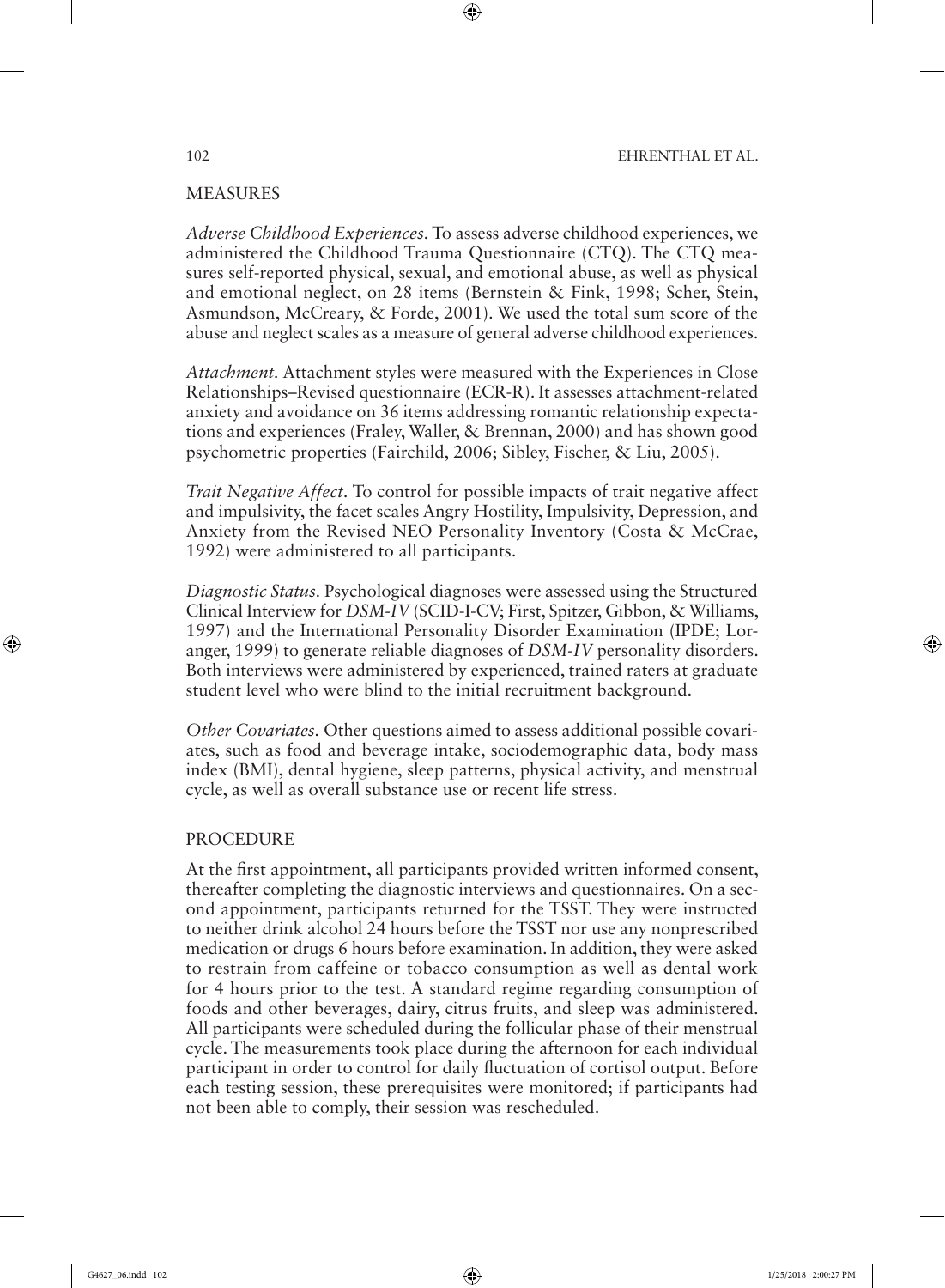After arriving at the lab, participants rinsed their mouth with water, completed some basic questionnaires, provided the first saliva sample, then sat quietly for the baseline period. Eight saliva samples per person were collected during the assessment by the passive drool method: −40 minutes, −30 minutes, directly before the TSST, directly after the TSST, +10 minutes, +20 minutes, +30 minutes, and +40 minutes. From the samples, cortisol as a measure of HPA reaction and alpha-amylase as a marker of ANS function were derived (Granger, Hibel, Fortunato, & Kapelewski, 2009; Kudielka, Gierens, Hellhammer, Wust, & Schlotz, 2012; Nater & Rohleder, 2009).

#### SALIVA COLLECTION, CORTISOL, AND SALIVARY ALPHA-AMYLASE ASSAY

Saliva samples were assayed for cortisol in duplicate using a commercially available enzyme immunoassay (Salimetrics, LLC, Carlsbad, CA). The assay uses 25 microliters of saliva per determination, has a lower limit of detection of 0.003 μg/dL, standard curve range from 0.012 to 3.0 μg/dL, and average intra- and interassay coefficients of variation less than 5% and 10%, respectively. Samples were assayed for alpha-amylase using a commercially available kinetic reaction assay (Salimetrics, LLC), which employs a chromagenic substrate, 2-chloro-*p*-nitrophenol, linked to maltotriose. The enzymatic action of alpha-amylase on this substrate yields 2-chloro-*p*-nitrophenol, which can be measured spectrophotometrically at 405 nm using a standard laboratory plate reader. The amount of alpha-amylase activity present in the sample is directly proportional to the increase (over a 2-min period) in absorbance at 405 nm. The intra-assay variation (CV) based on 30 replicate tests was less than 7.5%. The interassay variation based on 16 separate runs was less than 6%.

#### DATA PREPARATION

Cortisol and salivary alpha-amylase (sAA) data were inspected for distribution and outliers. Outliers, defined as ±3 *SD* away from the group mean, were winzorized (Tukey, 1977), relating to 5.7% of the cortisol as well as the sAA data. Prior to all analyses, due to their skewness, sAA values were squareroot-transformed, and cortisol values were log-transformed.

#### STATISTICAL ANALYSES

To assess cortisol and sAA during resting, reactivity, and recovery, we implemented a coding procedure described by Llabre, Spitzer, Saab, and Schneiderman (2001). Eight units of time were constructed by dividing the minutes passed since first measurement by 10. Slower bioreactivity of cortisol compared to sAA was accounted for by implementing different coding schemes, as described in more detail elsewhere (Scott et al., 2013).

For each biomarker, we applied three mixed-models analyses to separately assess effects of psychological predictors for resting phase, reactivity, or recovery, while simultaneously controlling for the impact of the other two phases. Time (resting phase, reactivity, recovery) served as a Level 1 (i.e.,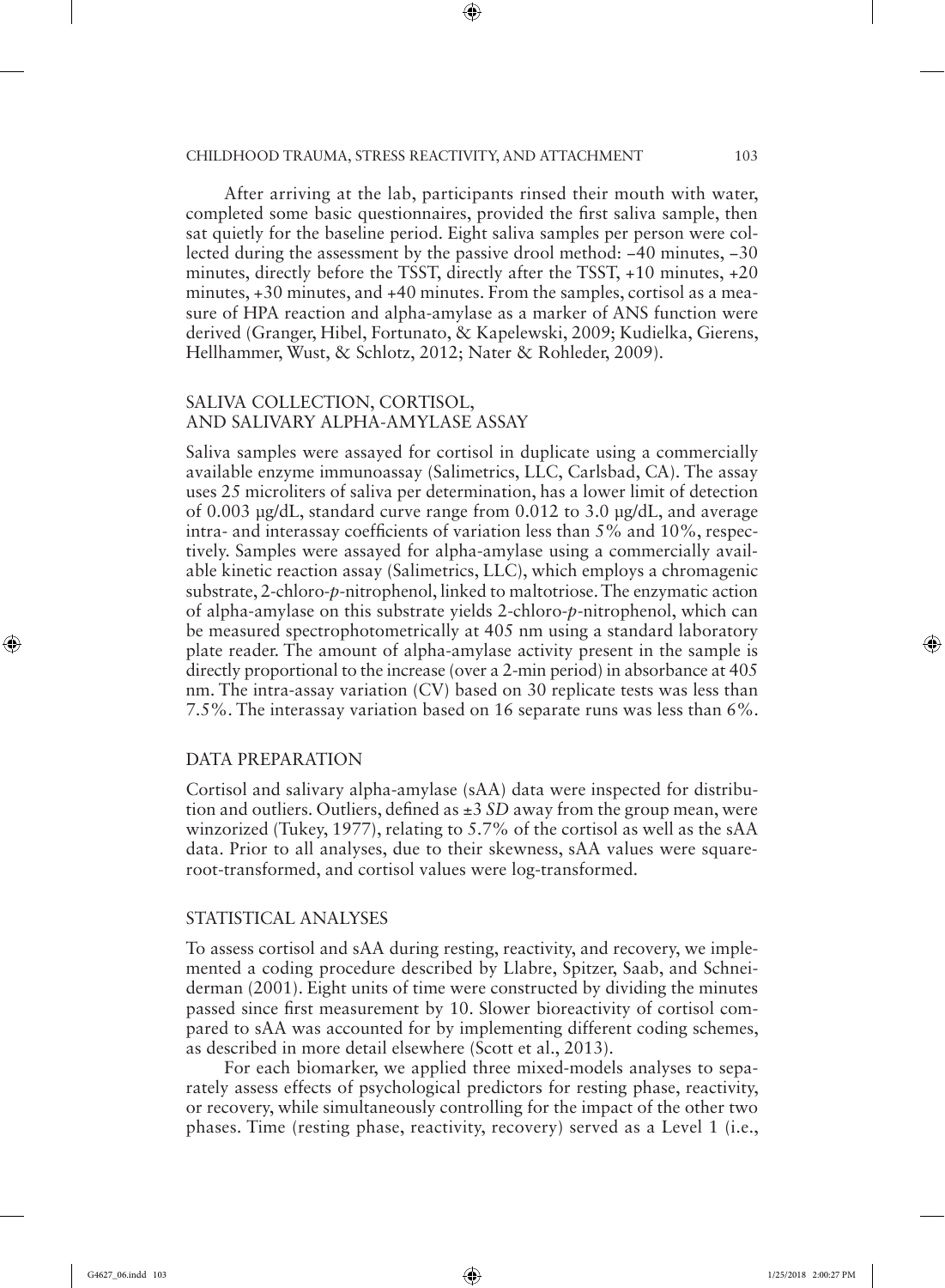within-person) predictor, and CTQ and ECR-R as Level 2 (i.e., betweenperson) predictors (Garson, 2013). Intercept and slopes for each time phase were treated as random effects with an unstructured covariance matrix. We examined both main and interaction effects of the CTQ and ECR-R anxiety and avoidance subscales for predicting intercepts and slopes (i.e., change) during each phase. Covariates such as age, medication, day in menstrual cycle, time of day, or NEO-PI-R subscales were included if they were at least marginally significant ( $p < .10$ ) and contributed to better fit indices of the particular model. We also checked whether the expected associations between childhood trauma, attachment, and biomarkers were not just artifacts of BPD diagnosis by adding the number of BPD symptoms, and their interaction with time, to the analyses. All analyses were conducted with IBM SPSS 22 (IBM Corp., Armonk, NY).

## **RESULTS**

All baseline models indicated a significant amount of variance to be explained at the participants' level (Hox, 2002). For cortisol, time was a significant Level 1 predictor, indicating a relative change in cortisol from the beginning of each phase to the end of each phase. Specifically, there was a decline in cortisol levels during rest, followed by an increase in cortisol during reactivity to the TSST, and a decrease during recovery after the TSST (see Table 2). Time was a significant Level 1 predictor for sAA levels during reactivity to and a significant negative predictor for recovery from the TSST, with the expected pattern of an increase during and a decrease after the stressor (see Table 3).

|                                            | <b>IADLL 4.</b> CONDOIT REACTION TO THE TOOT |            |            |            |          |             |  |  |
|--------------------------------------------|----------------------------------------------|------------|------------|------------|----------|-------------|--|--|
|                                            | <b>Resting</b>                               |            | Reactivity |            | Recovery |             |  |  |
|                                            | Coeff.                                       | t          | Coeff.     | t          | Coeff.   | t           |  |  |
| Level 1                                    |                                              |            |            |            |          |             |  |  |
| Time                                       | $-.032$                                      | $-3.351**$ | .210       | $7.422***$ | $-.075$  | $-5.672***$ |  |  |
| Level 2                                    |                                              |            |            |            |          |             |  |  |
| <b>CTQ</b>                                 | .004                                         | 1.213      | .004       | 1.318      | .004     | 1.243       |  |  |
| <b>ECR-R Anxiety</b>                       | .023                                         | .468       | .041       | .876       | .034     | .734        |  |  |
| <b>ECR-R Avoidance</b>                     | .006                                         | .126       | .003       | .055       | .001     | .025        |  |  |
| $CTQ \times ECR-R$ Anxiety                 | $-.0002$                                     | $-.097$    | $-.001$    | $-.380$    | $-.002$  | $-.556$     |  |  |
| CTO × ECR-R Avoidance                      | $-.001$                                      | $-.470$    | $-.0001$   | $-.042$    | < .0001  | $-.005$     |  |  |
| Time $\times$ CTO                          | $-.0002$                                     | $-.397$    | $-.001$    | $-1.322$   | $-.001$  | $-1.328$    |  |  |
| Time $\times$ ECR-R Anxiety                | .004                                         | .499       | $-.030$    | $-1.565$   | $-.008$  | $-.911$     |  |  |
| Time $\times$ ECR-R Avoidance              | $-.003$                                      | $-.347$    | $-.006$    | $-.301$    | $-.001$  | $-.139$     |  |  |
| Time $\times$ CTQ $\times$ ECR-R Anxiety   | $-.001$                                      | $-1.625$   | $-.002$    | $-2.031*$  | $-.001$  | $-1.444$    |  |  |
| Time $\times$ CTQ $\times$ ECR-R Avoidance | .001                                         | 1.484      | .0005      | .450       | .0001    | .365        |  |  |

**TABLE 2.** *Cortisol Reaction to the TSST*

*Note*: TSST = Trier Social Stress Test; CTQ = Childhood Trauma Questionnaire; ECR-R = Experiences in Close Relationships–Revised Questionnaire. All models controlled for the respective other two time-variables (i.e., resting, reactivity, recovery) and specific covariates that contributed significantly  $(p < .10)$  to the model as specified in the Methods and Results sections. ' $p < .10$ . \* $p < .05$ . \*\* $p < .01$ . \*\*\* $p < .001$ .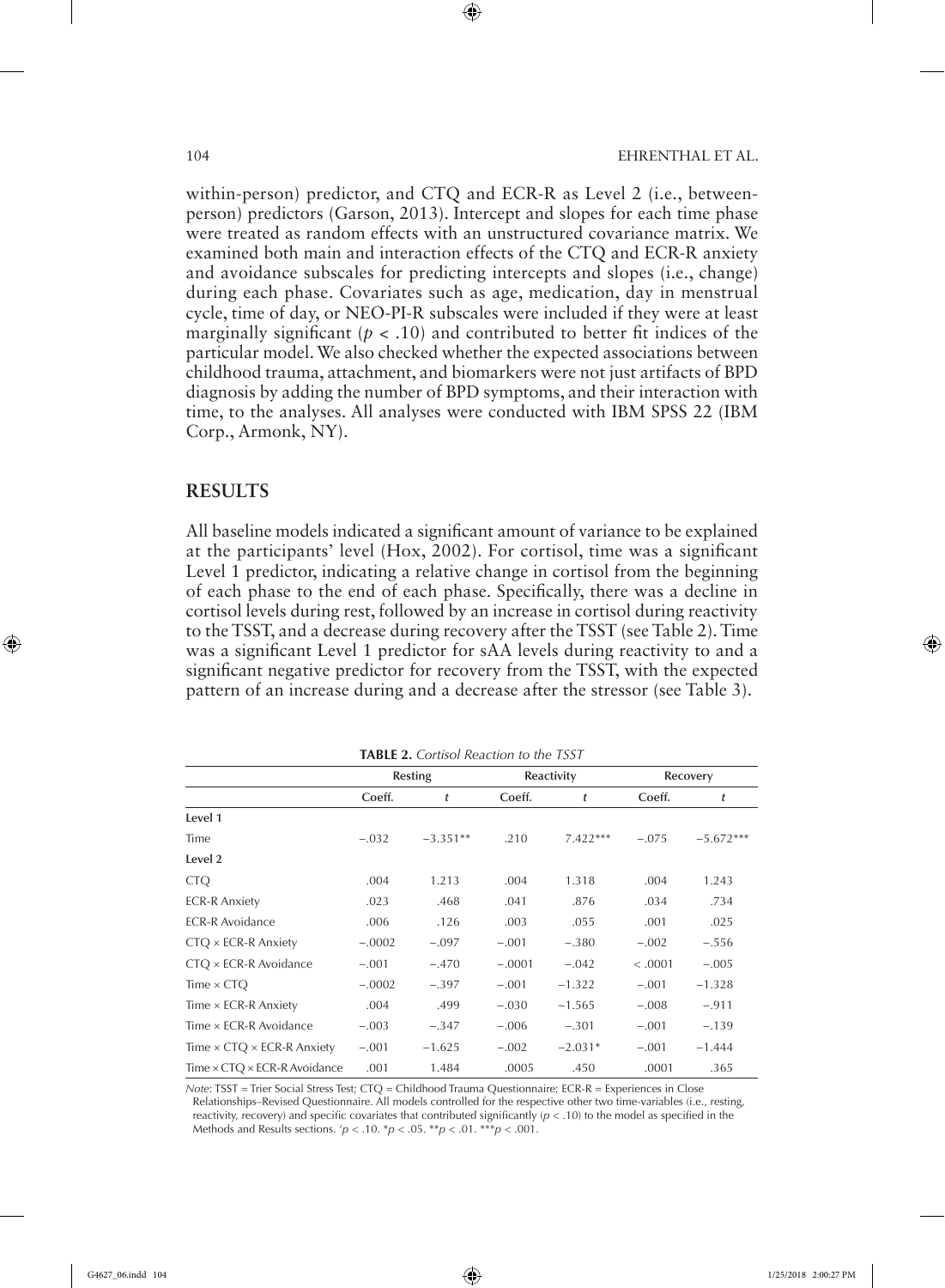|                                            | $\frac{1}{2}$ |           |            |            |          |              |  |  |  |
|--------------------------------------------|---------------|-----------|------------|------------|----------|--------------|--|--|--|
|                                            | Resting       |           | Reactivity |            | Recovery |              |  |  |  |
|                                            | Coeff.        | t         | Coeff.     | t          | Coeff.   | t            |  |  |  |
| Level 1                                    |               |           |            |            |          |              |  |  |  |
| Time                                       | $-.115$       | $-1.328$  | .963       | 7.893***   | $-.788$  | $-10.134***$ |  |  |  |
| Level 2                                    |               |           |            |            |          |              |  |  |  |
| <b>CTQ</b>                                 | .015          | .708      | .0001      | .006       | $-.0001$ | $-.008$      |  |  |  |
| <b>ECR-R Anxiety</b>                       | .016          | .527      | .243       | .859       | .164     | .550         |  |  |  |
| <b>ECR-R Avoidance</b>                     | .679          | 2.339*    | .692       | $2.622*$   | .676     | $2.174*$     |  |  |  |
| $CTQ \times ECR-R$ Anxiety                 | .021          | 1.615     | .025       | 2.081*     | .028     | 2.168*       |  |  |  |
| CTO × ECR-R Avoidance                      | .041          | $2.686**$ | .044       | $3.149**$  | .043     | $2.825**$    |  |  |  |
| Time $\times$ CTQ                          | $-.007$       | $-1.548$  | $-.002$    | $-.405$    | $-.001$  | $-.260$      |  |  |  |
| Time $\times$ ECR-R Anxiety                | $-.001$       | $-.019$   | $-.050$    | $-.817$    | $-.002$  | $-.047$      |  |  |  |
| Time × ECR-R Avoidance                     | $-.002$       | $-.029$   | $-.0011$   | $-.174$    | .016     | .369         |  |  |  |
| Time $\times$ CTQ $\times$ ECR-R Anxiety   | $-.001$       | $-1.548$  | $-.008$    | $-2.795**$ | $-.005$  | $-2.526*$    |  |  |  |
| Time $\times$ CTQ $\times$ ECR-R Avoidance | $-.004$       | $-1.503$  | .004       | 1.148      | .002     | 1.055        |  |  |  |

**TABLE 3.** *Alpha-Amylase Reaction to the TSST*

*Note.* TSST = Trier Social Stress Test; CTQ = Childhood Trauma Questionnaire; ECR-R = Experiences in Close Relationships–Revised Questionnaire. All models controlled for the respective other two time-variables (i.e., resting, reactivity, recovery) and specific covariates that contributed significantly  $(p < .10)$  to the model as specified in the Methods and Results sections.  $\sp{\ast}p < .05$ .  $\sp{\ast} \sp{\ast}p < .01$ .  $\sp{\ast} \sp{\ast} \sp{\ast}p < .001$ .

# CHILDHOOD TRAUMA

There were no significant associations between levels of childhood trauma and cortisol or sAA during resting state, reactivity, or recovery.

# ATTACHMENT

There was no main effect of attachment anxiety on cortisol or sAA during resting state, reactivity, or recovery. ECR-R attachment avoidance was significantly associated with higher levels of sAA in all three phases.

# INTERACTION OF CHILDHOOD TRAUMA AND ATTACHMENT

Cortisol reaction to the TSST interacted significantly with CTQ and ECR-R anxiety: For individuals with higher levels of adverse childhood experiences, higher attachment anxiety was associated with a less steep increase in cortisol during the reactivity phase.

Regarding sAA, there was a significant positive interaction effect between CTQ and attachment avoidance during all three phases, and a significant positive interaction effect between CTQ and ECR-R anxiety on sAA during reactivity and recovery. We also found a three-way interaction among time, CTQ, and attachment anxiety, in that for individuals with higher CTQ values, more attachment anxiety was associated with less reactivity, and more recovery of sAA (see Table 3).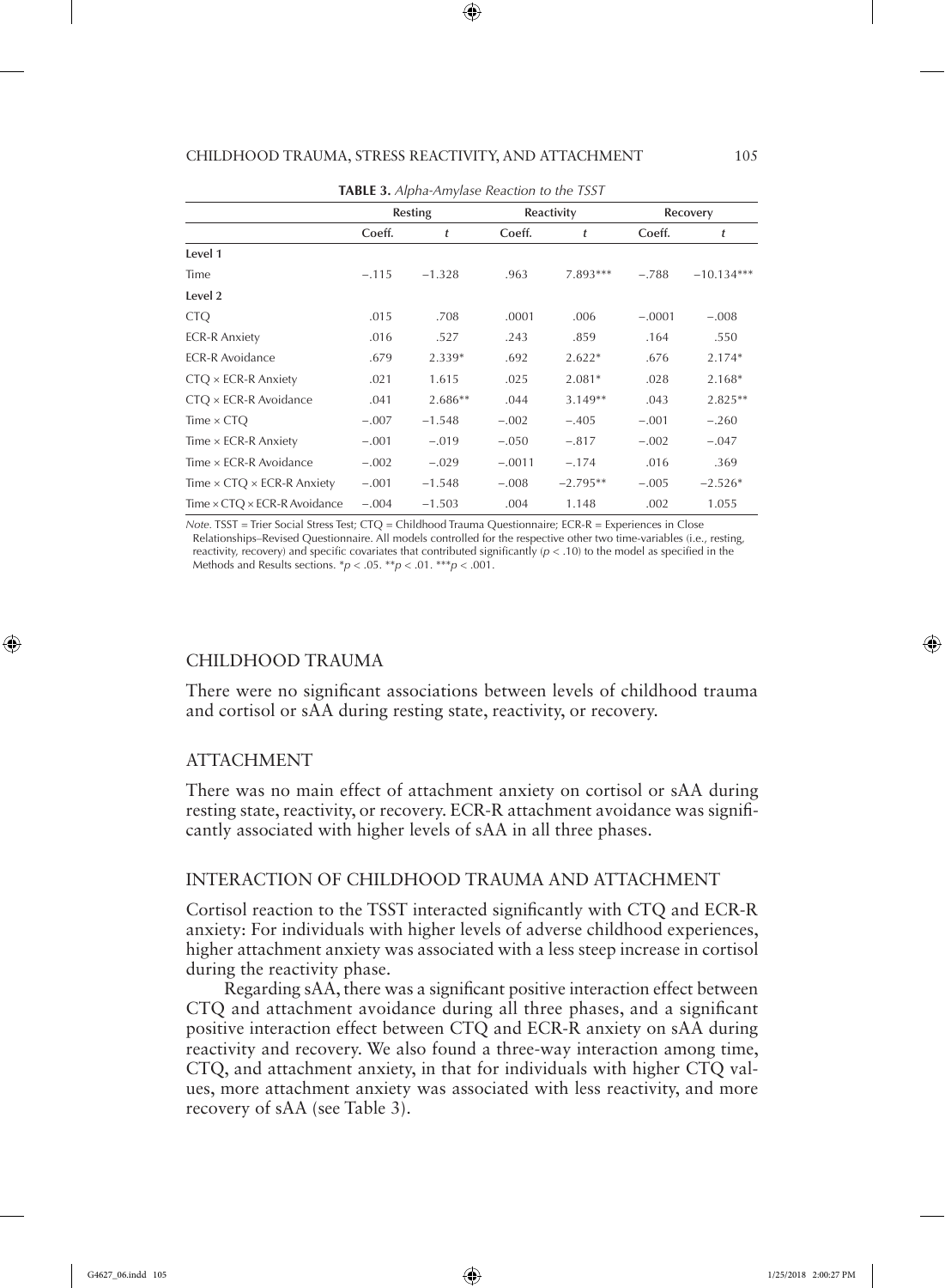# COVARIATES AND IMPACT OF BPD SYMPTOMS

Regarding cortisol, for all three phases, the time the participant had been awake that day was the only significant covariate. Running the models with a full set of all possible covariates did not change the results. The number of IPDE BPD criteria did not show any significant associations with cortisol levels or time-related change in cortisol output. Furthermore, both changes of the modeling approach did not alter any of the other results. For sAA, significant covariates were the NEO anxiety and depression subscale and the number of days in menstrual cycle. Running the models with a full set of all possible covariates did not alter the results. Entering number of IPDE BPD criteria or BPD-criteria by time interactions into the model did not change the results or display any significant associations with the biomarkers.

# **DISCUSSION**

In a study on 113 women with varying levels of BPD pathology, there was an impact of psychosocial variables on HPA as well as sympathetic nervous system (SNS) reaction to a social-evaluative stressor. Especially attachment avoidance was especially related to generally elevated levels of sAA. Interactions between higher levels of childhood trauma and attachment insecurity (avoidance and, to a lesser degree, anxiety) were associated with higher levels of SNS activation as well. Under conditions of higher levels of childhood trauma and adversity, attachment anxiety was related to dampened HPA reactivity, reduced SNS reactivity, and more SNS recovery.

An important finding of our study is that variables from the tradition of developmental psychopathology were more helpful than BPD symptoms for predicting HPA and SNS activity in a sample of women with varying levels of personality functioning. In other words, adding the number of BPD symptoms or their interaction with time to the statistical model neither added to nor changed the pattern of results. Instead, attachment avoidance and the interaction between adverse childhood experiences and attachment insecurity were related to higher levels of ANS functioning, especially regarding the SNS.

From the perspective of attachment theory, this can be understood as a breakdown of attachment regulatory functioning, under either conditions of the social-evaluative stressor or the moderating influence of an internal risk factor, childhood trauma. Although attachment avoidance may be helpful in the down-regulation of stressful memory content (Dykas & Cassidy, 2011), this effect disappears under conditions of stress and psychological load (Gillath et al., 2009). Similarly, the evaluative aspect of the TSST could be especially stressful for individuals with high levels of avoidance (Mikulincer, 1998). This could also explain the larger influence on sAA, which is more prone to react rapidly to, and be prolonged through, psychological processes such as rumination and perseverative cognitions (e.g., Ottaviani et al., 2013). More overall activation of the SNS could lead to a psychobiological restriction of reactivity of the ANS, as well as to a general blunting of the stress response due to prolonged allostatic load (Juster, McEwen, & Lupien, 2010). Especially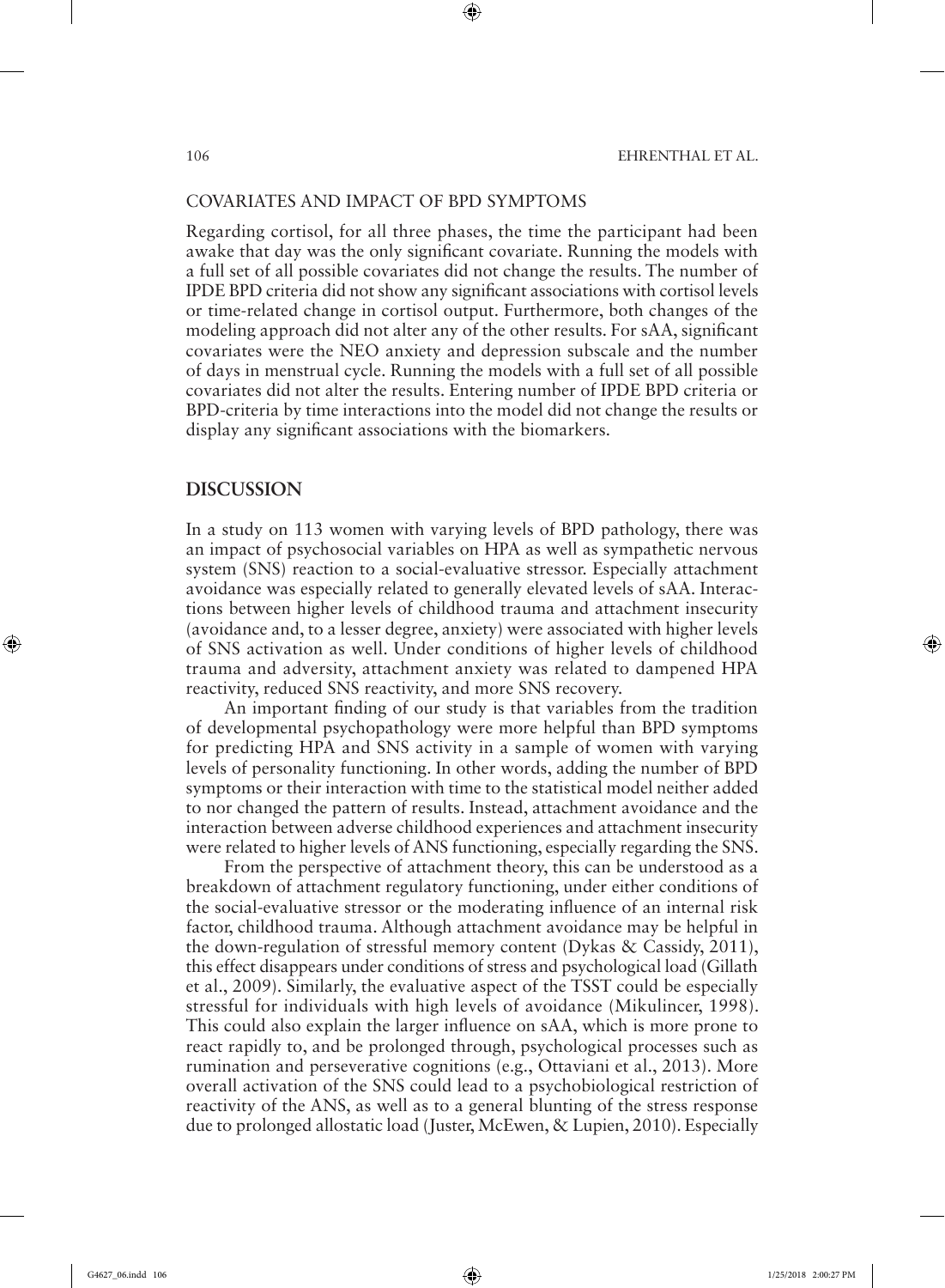the developmental combination of attachment hyperactivation and the risk factor childhood trauma would lead to a constant hyperactivation of the stress systems over the life span. The lower levels of HPA reactivity could then be a consequence of counterregulatory mechanisms, a preventive dampening of stress response, also described by Scott et al. (2013) for individuals with BPD, or Kidd et al. (2013) for preoccupied attachment. Interestingly, this would fit into the "vigilant pattern" of the adaptive calibration model described by Del Giudice and colleagues (2011), which is assumed to develop in unpredictable or dangerous childhood conditions. At the same time, heightened levels of cortisol or sAA may in turn negatively influence encoding and processing of emotional and trauma-related stimuli, resulting in a deleterious regulatory feedback loop (Holz, Lass-Hennemann, Streb, Pfaltz, & Michael, 2014; Nicholson, Bryant, & Felmingham, 2014).

Our results do not support previous findings on a possible main effect of attachment anxiety on cortisol reaction. On the one hand, this could be due to sample effects. In contrast to other studies, we included women with low levels of personality dysfunction as well as women fulfilling full criteria for *DSM-IV* BPD diagnoses. By broadening the range of psychopathology, we also intended to broaden the variability of attachment and CTQ ratings. Studies with exclusively nonclinical or clinical samples are at a risk of over- or underestimating true effects of attachment and childhood trauma on stress reaction, especially when taking into account that individuals can have different ranges of psychobiological responsiveness (Del Giudice et al., 2011). For example, according to the perspective of allostatic load, for individuals in the upper range of attachment security, attachment anxiety could stimulate a larger cortisol reaction because the organism can rely on adaptive downregulation on a psychological as well as a biological level.

Strengths of the study are a reasonably large, well-diagnosed sample of women with varying degrees of BPD symptoms, attachment insecurity, and childhood trauma. This is important not only for ensuring enough variance to be explained in the models, but also for addressing these questions from a perspective that explicitly tries to capture dimensions not only of psychopathology, but also of normal behavior and regulatory processes (Cuthbert & Kozak, 2013). We also made an effort to control for covariates that possibly influence cortisol or sAA measurements. And lastly, by using a mixed-model approach, we were able to test the influence of our psychological predictors while simultaneously controlling for the influence of possibly competing variables. This is relevant because early life stress and attachment insecurity share some conceptual overlap, namely the influence of actual experiences in an interpersonal context. At the same time, attachment formation needs the activation of the attachment system and focuses on repeated micro-interactions (Beebe et al., 2010), whereas the occurrence of adverse childhood experiences is not bound to attachment-related situations, and single events such as accidents are possible. In that regard, studying the impact of both variables simultaneously could help to disentangle their specific influences, especially when using a cross-sectional design. In our study, the risk factor of childhood trauma had less impact than the psychological variable of attachment for HPA and ANS reaction.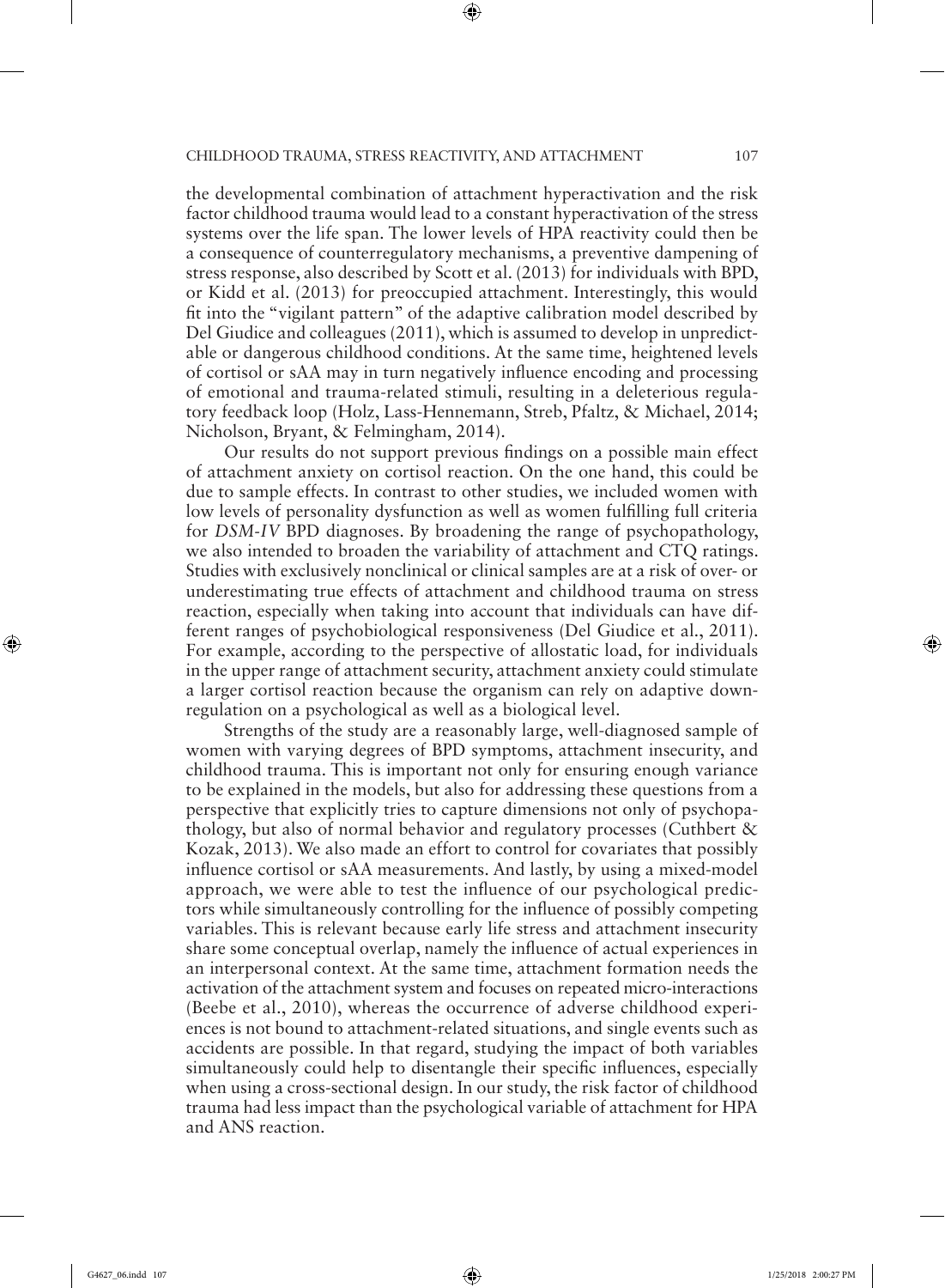Possibly relevant limitations of the study are the exclusive focus on women and the use of questionnaire data for assessing attachment. Excluding men may help to reduce gender-related variance (Bangasser & Valentino, 2012), but it affects the generalizability of our results. Applying questionnaire assessment of attachment instead of interview-based data could also limit the understanding of the effects by not being able to directly assess different levels of personality functioning of attachment (Blatt & Levy, 2003; Roisman et al., 2007). In other words, individuals with disorganized internal working models of attachment may not be able to rely on stable strategies to regulate themselves in comparison to individuals with organized attachment styles. Future studies, especially in the context of BPD, should apply both self-report and interview measures of attachment. Furthermore, while our predictor variables come from a tradition of developmental psychopathology, they measure current state of mind with regard to attachment, and current representations of childhood trauma. It would be interesting to address these questions in a sample from a longitudinal study with actual data from early childhood and adolescence. And last, but not least, we simultaneously tested the impact of our predictors on psychobiological functioning, controlling for effects of all the other variables, which may reduce the variance explained by each predictor if entered separately.

Our results allow for some tentative comments on possible implications for the study of BPD and its treatments. First, as mentioned above, it may be helpful to complement classical BPD diagnosis according to the *Diagnostic and Statistical Manual of Mental Disorders* (*DSM*) by other approaches, at least when looking at biological markers. The NIMH Research Domain Criteria (RDoC; Insel et al., 2010) initiative of studying proposed subsystems of psychobiological behavior is obviously one way of organizing research in the hope of reducing or explaining diagnostic heterogeneity. RDoC proposes a set of fundamental, transdiagnostic constructs hypothesized to be at the basis of human behavior and psychopathology, namely negative and positive valence systems, systems related to cognitive and social processes, and arousal and regulatory systems. While the inconsistencies regarding BPD described in the introduction can be seen as a prime example for the necessity of the RDoC approach, it seems important to exercise caution and not draw premature conclusions (Lilienfeld, 2014). Despite the attempt to extract empirically driven dimensions of personality and psychopathology, its current empirical basis is heavily influenced by major research traditions from biological psychiatry, but also other areas of psychopathology. In fact, our results indicate that at this moment, a viable approach to making sense of RDoC for psychopathology and psychotherapy is to combine it with strong theoretical models from psychology. In the RDoC terminology, we used the "attachment" construct from the domain "social processes" together with the developmental risk factor "adverse childhood experiences" to understand interindividual psychophysiological differences in the construct "arousal" of the domain "arousal and regulatory systems." This theory-driven approach is of special relevance for psychosocial treatments of BPD because in the RDoC approach there is a tendency to favor possible biological substrates (Cuthbert & Kozak, 2013) over well-known psychological theories, but also over therapy-oriented diagnostic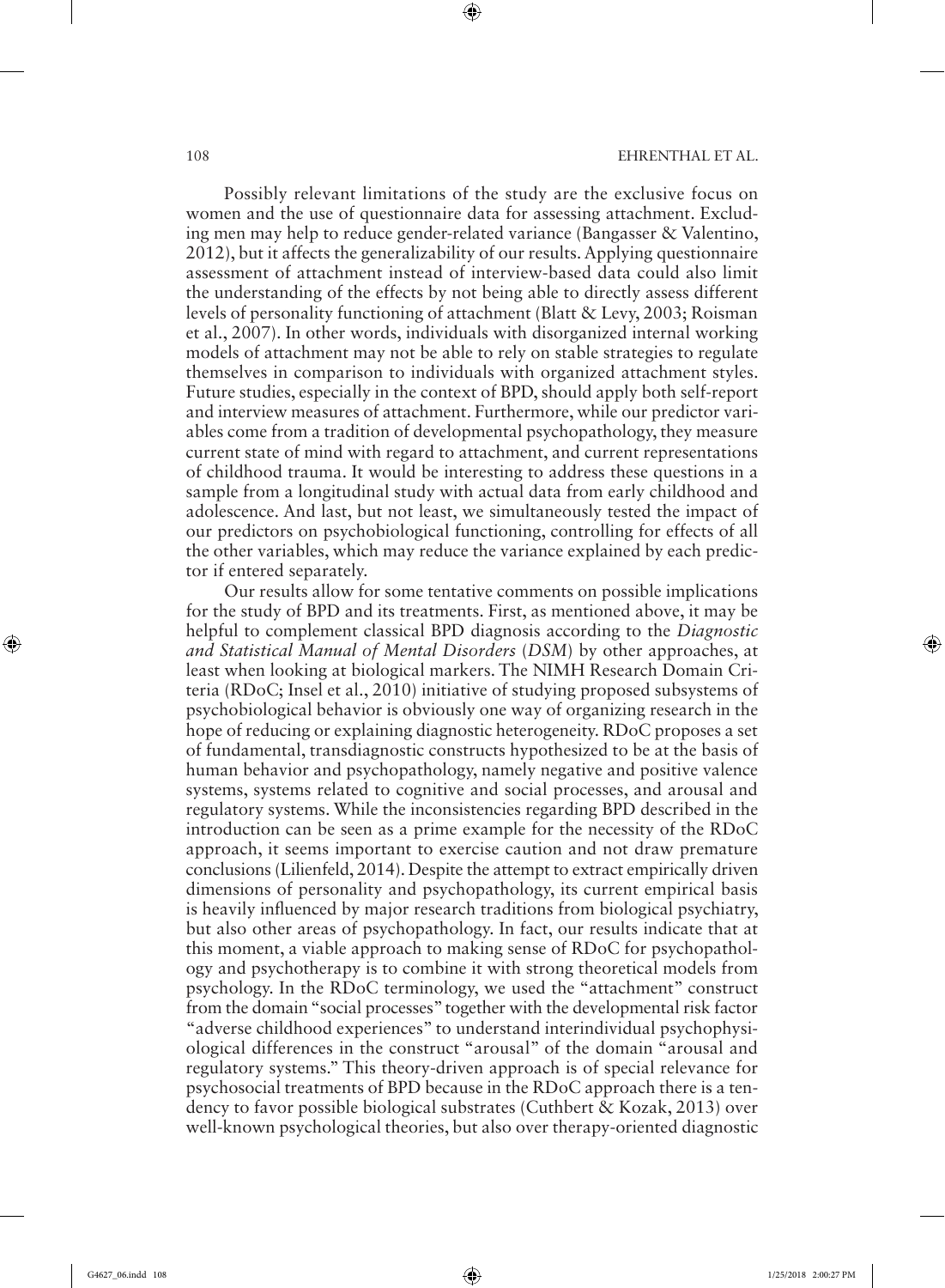models (e.g., Oldham, 2015; Skodol et al., 2011). For future studies, it might be helpful to integrate these and other approaches (Zimmermann et al., 2012) wherever possible, rather than to repeat old research programs under a new nomenclature.

At the same time, adding RDoC-oriented measures to existing paradigms from psychopathology can help to clarify disease mechanisms and mechanisms of change as targets for psychotherapy interventions. For example, transference focused psychotherapy (TFP) has been shown to increase attachment security and reflective functioning (Fischer-Kern et al., 2015; Levy et al., 2006). Although other approaches to the treatment of BPD, for example, dialectical behavior therapy (DBT), are generally open to understanding interpersonal patterns and processes, for example, regarding changes in patient introjects (Bedics, Atkins, Comtois, & Linehan, 2012), they still failed to show changes in attachment representations. The increase in coherence of the narratives on early attachment experiences in TFP may be directly related to more integrated representations of the self and others, which is central to the treatment model. A next step could be to delineate to what extent the increase in attachment security is related to short- or long-term increases in psychosocial functioning. Integrating this idea into the context of our study, it would be possible to test if an increase in attachment security is related to better psychophysiological recovery from a stressor after experimental activation of the representation of an attachment figure (Bryant & Chan, 2015). Similarly, multiple measurement points of attachment representations, but also attachment-related over the course of interventions are needed to delineate if increase in attachment security precedes symptom change in TFP or other treatments, or vice versa (e.g., Daniel, Poulsen, & Lunn, 2016). While both TFP and attachment theory share the view that the current representation of traumatic interactional experiences is central for the understanding of regulatory psychodynamics, and results from our study indicate the importance of childhood trauma for stress regulation, it would be interesting to see if and how TFP changes trauma-related symptoms. Here DBT has already started to combine its core program with features of other trauma-related interventions (Bohus et al., 2013; Harned, 2014). Especially in the light of promising results of nonexposure-based treatments for trauma-related disorders (e.g., Markowitz et al., 2015; Steinert et al., 2017), further research is needed to show if TFP may be a viable option for the treatment of comorbid complex PTSD in BPD as well.

# **REFERENCES**

- American Psychiatric Association (2013). *Diagnostic and statistical manual of mental disorders* (5th ed.). Washington, DC: Author.
- Ball, J. S., & Links, P. S. (2009). Borderline personality disorder and childhood trauma: Evidence for a causal relationship. *Current Psychiatry Reports, 11*(1), 63–68.
- Bangasser, D. A., & Valentino, R. J. (2012). Sex differences in molecular and cellular substrates

of stress. *Cellular and Molecular Neurobiology, 32*, 709–723.

Bedics, J. D., Atkins, D. C., Comtois, K. A., & Linehan, M. M. (2012). Weekly therapist ratings of the therapeutic relationship and patient introject during the course of dialectical behavioral therapy for the treatment of borderline personality disorder. *Psychotherapy, 49*, 231–240.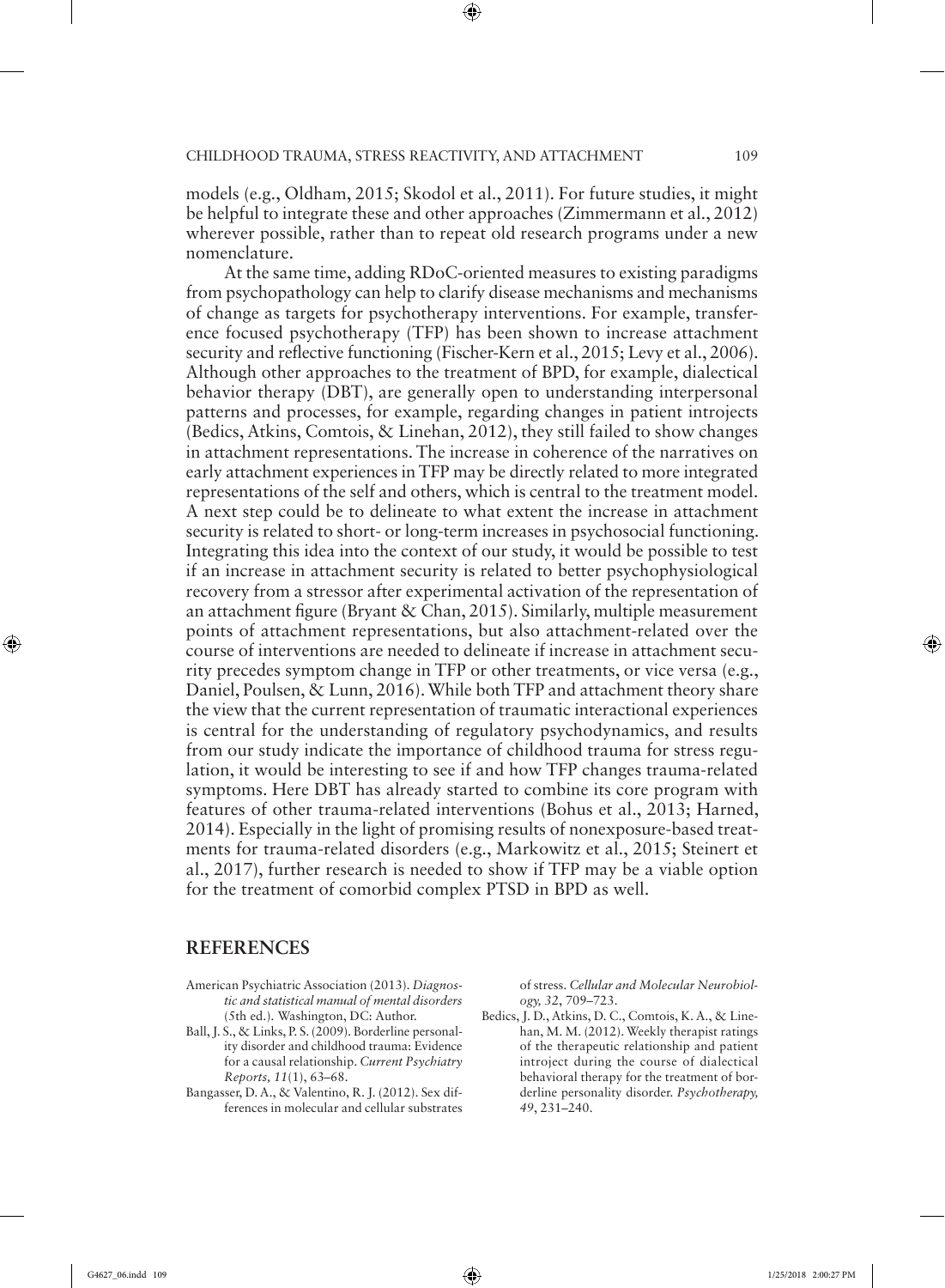- Beebe, B., Jaffe, J., Markese, S., Buck, K., Chen, H., Cohen, P., . . . Feldstein, S. (2010). The origins of 12-month attachment: A microanalysis of 4-month mother-infant interaction. *Attachment & Human Development, 12*(1–2), 3–141.
- Bernier, A., & Meins, E. (2008). A threshold approach to understanding the origins of attachment disorganization. *Developmental Psychology, 44*, 969–982.
- Bernstein, D. P., & Fink, L. A. (1998). *CTQ: Childhood Trauma Questionnaire: A retrospective self-report.* San Antonio, TX: Psychological Corp.
- Blatt, S. J., & Levy, K. N. (2003). Attachment theory, psychoanalysis, personality development, and psychopathology. *Psychoanalytic Inquiry, 23*, 102–150.
- Bohus, M., Dyer, A. S., Priebe, K., Krüger, A., Kleindienst, N., Schmahl, C., . . . Steil, R. (2013). Dialectical behaviour therapy for post-traumatic stress disorder after childhood sexual abuse in patients with and without borderline personality disorder: A randomised controlled trial. *Psychotherapy and Psychosomatics, 82*, 221–233.
- Bretherton, I., & Munholland, K. A. (2008) Internal working models in attachment relationships: Elaborating a central construct in attachment theory. In J. Cassidy & P. R. Shaver (Eds.), *Handbook of attachment: Theory, research, and clinical applications* (2nd ed., pp. 102– 130). New York, NY: Guilford.
- Brosschot, J. F. (2010). Markers of chronic stress: Prolonged physiological activation and (un)conscious perseverative cognition. *Neuroscience and Biobehavioral Reviews, 35*(1), 46–50.
- Bryant, R. A., & Chan, L. (2015). Thinking of attachments reduces noradrenergic stress response. *Psychoneuroendocrinology, 60*, 39–45.
- Campbell, J., & Ehlert, U. (2012). Acute psychosocial stress: Does the emotional stress response correspond with physiological responses? *Psychoneuroendocrinology, 37*, 1111–1134.
- Carrion, V. G., & Kletter, H. (2012). Posttraumatic stress disorder: Shifting toward a developmental framework. *Child and Adolescent Psychiatric Clinics of North America, 21*, 573–591.
- Carvalho Fernando, S., Beblo, T., Schlosser, N., Terfehr, K., Otte, C., Löwe, B., . . . Wingenfeld, K. (2012). Associations of childhood trauma with hypothalamic-pituitary-adrenal function in borderline personality disorder and major depression. *Psychoneuroendocrinology, 37*, 1659–1668.
- Coan, J. A. (2010). Adult attachment and the brain. *Journal of Social and Personal Relationships, 27*, 210–217.
- Costa, P. T., & McCrae, R. R. (1992). Normal personality assessment in clinical practice: The
- NEO Personality Inventory. *Psychological Assessment, 4*(1), 5–13.
- Cuthbert, B. N., & Kozak, M. J. (2013). Constructing constructs for psychopathology: The NIMH Research Domain Criteria. *Journal of Abnormal Psychology, 122*, 928–937.
- Daniel, S. I. F., Poulsen, S., & Lunn, S. (2016). Client attachment in a randomized clinical trial of psychoanalytic and cognitive-behavioral psychotherapy for bulimia nervosa: Outcome moderation and change. *Psychotherapy, 53*, 174–184.
- de Bellis, M. D., & Zisk, A. (2014). The biological effects of childhood trauma. *Child and Adolescent Psychiatric Clinics of North America, 23*, 185–222, vii.
- Del Giudice, M., Ellis, B. J., & Shirtcliff, E. A. (2011). The Adaptive Calibration Model of stress responsivity. *Neuroscience and Biobehavioral Reviews, 35*, 1562–1592.
- Del Giudice, M., Hinnant, J. B., Ellis, B. J., & El-Sheikh, M. (2012). Adaptive patterns of stress responsivity: A preliminary investigation. *Developmental Psychology, 48*, 775–790.
- Diamond, L. M. (2001). Contributions of psychophysiology to research on adult attachment: Review and recommendations. *Personality and Social Psychology Review, 5*, 276–295.
- Diamond, L. M., & Fagundes, C. P. (2010). Psychobiological research on attachment. *Journal of Social and Personal Relationships, 27*, 218–225.
- Dykas, M. J., & Cassidy, J. (2011). Attachment and the processing of social information across the life span: Theory and evidence. *Psychological Bulletin, 137*(1), 19–46.
- Edwards, V. J., Holden, G. W., Felitti, V. J., & Anda, R. F. (2003). Relationship between multiple forms of childhood maltreatment and adult mental health in community respondents: Results from the Adverse Childhood Experiences Study. *American Journal of Psychiatry, 160*, 1453–1460.
- Ehlert, U. (2013). Enduring psychobiological effects of childhood adversity. *Psychoneuroendocrinology, 38*, 1850–1857.
- Ehrenthal, J. C., Dinger, U., Lamla, A., Funken, B., & Schauenburg, H. (2009). Evaluation of the German version of the attachment questionnaire "Experiences in Close Relationships–Revised" (ECR-RD). *Psychotherapie, Psychosomatik, medizinische Psychologie, 59*, 215–223.
- Ehrenthal, J. C., Herrmann-Lingen, C., Fey, M., & Schauenburg, H. (2010). Altered cardiovascular adaptability in depressed patients without heart disease. *World Journal of Biological Psychiatry, 11*, 586–593.
- Ein-Dor, T., Mikulincer, M., & Shaver, P. R. (2011). Attachment insecurities and the processing of threat-related information: Studying the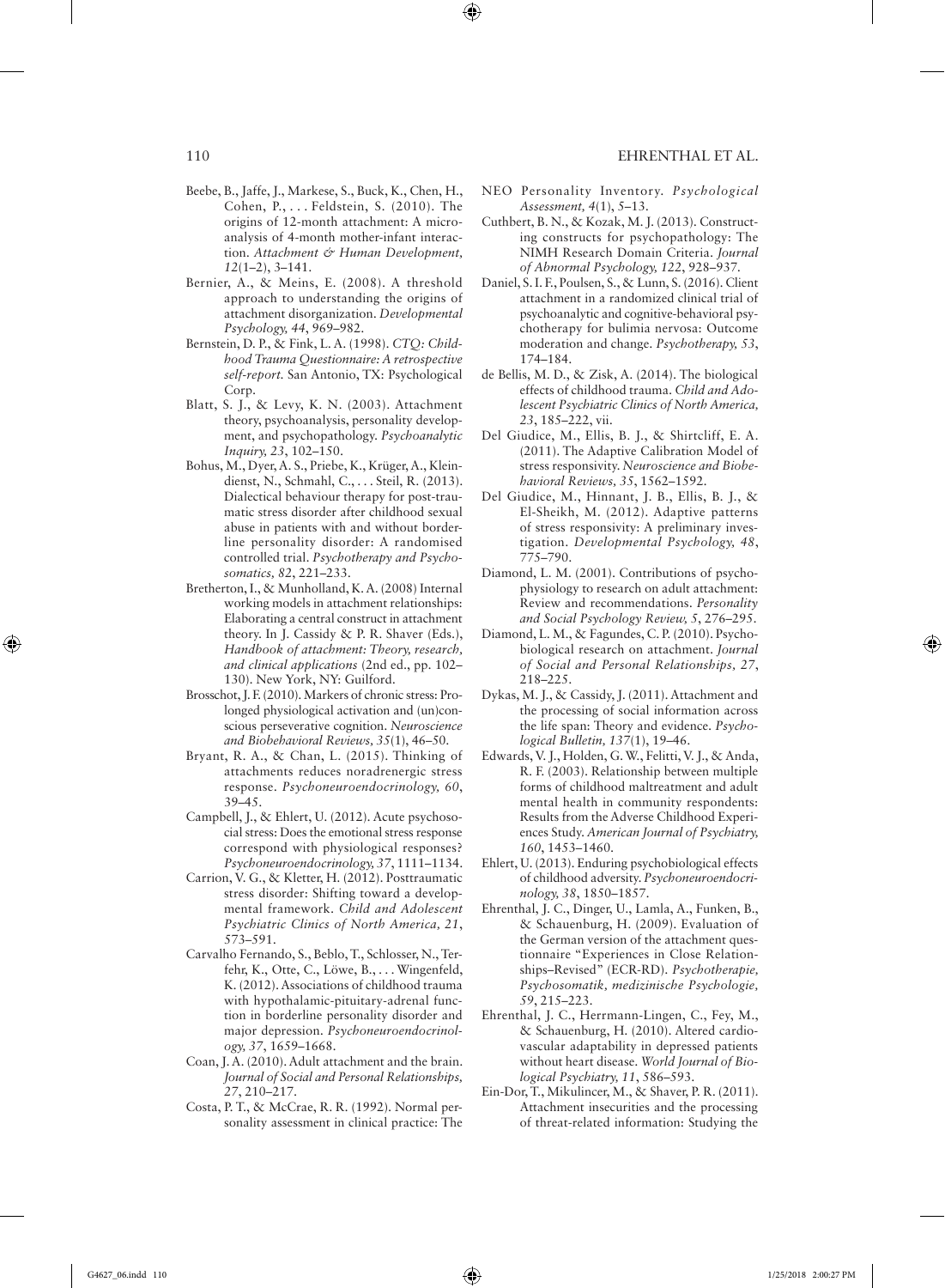schemas involved in insecure people's coping strategies. *Journal of Personality and Social Psychology, 101*(1), 78–93.

- Essex, M. J., Shirtcliff, E. A., Burk, L. R., Ruttle, P. L., Klein, M. H., Slattery, M. J., . . . Armstrong, J. M. (2011). Influence of early life stress on later hypothalamic-pituitary-adrenal axis functioning and its covariation with mental health symptoms: A study of the allostatic process from childhood into adolescence. *Development and Psychopathology, 23*, 1039–1058.
- Fairchild, A. J. (2006). Investigating validity evidence for the experiences in Close Relationships– Revised Questionnaire. *Educational and Psychological Measurement, 66*(1), 116–135.
- Felitti, V. J., Anda, R. F., Nordenberg, D., Williamson, D. F., Spitz, A. M., Edwards, V., . . . Marks, J. S. (1998). Relationship of childhood abuse and household dysfunction to many of the leading causes of death in adults. The Adverse Childhood Experiences (ACE) Study. *American Journal of Preventive Medicine, 14*, 245–258.
- First, M. B., Spitzer, R. L., Gibbon, M., & Williams, J. B. (1997). S*tructured Clinical Interview for*  DSM-IV *Clinical Version (SCID-I/CV).* New York, NY: Biometrics Research Department, New York State Psychiatry Institute.
- Fischer-Kern, M., Doering, S., Taubner, S., Horz, S., Zimmermann, J., Rentrop, M., . . . Buchheim, A. (2015). Transference-focused psychotherapy for borderline personality disorder: Change in reflective function. *British Journal of Psychiatry, 207*, 173–174.
- Foley, P., & Kirschbaum, C. (2010). Human hypothalamus-pituitary-adrenal axis responses to acute psychosocial stress in laboratory settings. *Neuroscience and Biobehavioral Reviews, 35*(1), 91–96.
- Fonagy, P., Gergely, G., Jurist, E. J., & Target, M. (2002). *Affect regulation, mentalization and the development of the self.* New York, NY: Karnac Books.
- Ford, J. D., & Courtois, C. A. (2014). Complex PTSD, affect dysregulation, and borderline personality disorder. *Borderline Personality Disorder and Emotion Dysregulation, 1*, 9. doi:10.1186/2051-6673-1-9
- Fossati, A., Madeddu, F., & Maffei, C. (1999). Borderline personality disorder and childhood sexual abuse: A meta-analytic study. *Journal of Personality Disorders, 13*, 268–280.
- Fraley, R. C., Waller, N. G., & Brennan, K. A. (2000). An item response theory analysis of self-report measures of adult attachment. *Journal of Personality and Social Psychology, 78*, 350–365.
- Garson, G. D. (2013). *Hierarchical linear modeling: Guide and applications.* Thousand Oaks, CA: Sage Publications.
- Gillath, O., Giesbrecht, B., & Shaver, P. R. (2009). Attachment, attention, and cognitive control:

Attachment style and performance on general attention tasks. *Journal of Experimental Social Psychology, 45*, 647–654.

- Goldstein, B. L., & Klein, D. N. (2014). A review of selected candidate endophenotypes for depression. *Clinical Psychology Review, 34*, 417–427.
- Gordon, I., Zagoory-Sharon, O., Schneiderman, I., Leckman, J. F., Weller, A., & Feldman, R. (2008). Oxytocin and cortisol in romantically unattached young adults: Associations with bonding and psychological distress. *Psychophysiology, 45*, 349–352.
- Granger, D. A., Hibel, L. C., Fortunato, C. K., & Kapelewski, C. H. (2009). Medication effects on salivary cortisol: Tactics and strategy to minimize impact in behavioral and developmental science. *Psychoneuroendocrinology, 34*, 1437–1448.
- Granger, D. A., Kivlighan, K. T., El-Sheikh, M., Gordis, E. B., & Stroud, L. R. (2007). Salivary alpha-amylase in biobehavioral research: Recent developments and applications. *Annals of the New York Academy of Sciences, 1098*, 122–144.
- Gunnar, M. R., Brodersen, L., Nachmias, M., Buss, K., & Rigatuso, J. (1996). Stress reactivity and attachment security. *Developmental Psychobiology, 29*, 191–204.
- Halford, C., Anderzén, I., & Arnetz, B. (2003). Endocrine measures of stress and self-rated health: A longitudinal study. *Journal of Psychosomatic Research, 55*, 317–320.
- Haltigan, J. D., Roisman, G. I., & Fraley, R. C. (2013). The predictive significance of early caregiving experiences for symptoms of psychopathology through midadolescence: Enduring or transient effects? *Development and Psychopathology, 25*, 209–221.
- Harkness, K. L., Bruce, A. E., & Lumley, M. N. (2006). The role of childhood abuse and neglect in the sensitization to stressful life events in adolescent depression. *Journal of Abnormal Psychology, 115*, 730–741.
- Harned, M. S. (2014). The combined treatment of PTSD with borderline personality disorder. *Current Treatment Options in Psychiatry, 1*, 335–344.
- Heim, C., & Nemeroff, C. B. (2001). The role of childhood trauma in the neurobiology of mood and anxiety disorders: Preclinical and clinical studies. *Biological Psychiatry, 49*, 1023–1039.
- Herman, J. L., Perry, J. C., & van der Kolk, B. A. (1989). Childhood trauma in borderline personality disorder. *American Journal of Psychiatry, 146*, 490–495.
- Holleman, M., Vreeburg, S. A., Dekker, J. J. M., & Penninx, B. W. J. H. (2012). The relationships of working conditions, recent stressors and childhood trauma with salivary cortisol levels. *Psychoneuroendocrinology, 37*, 801–809.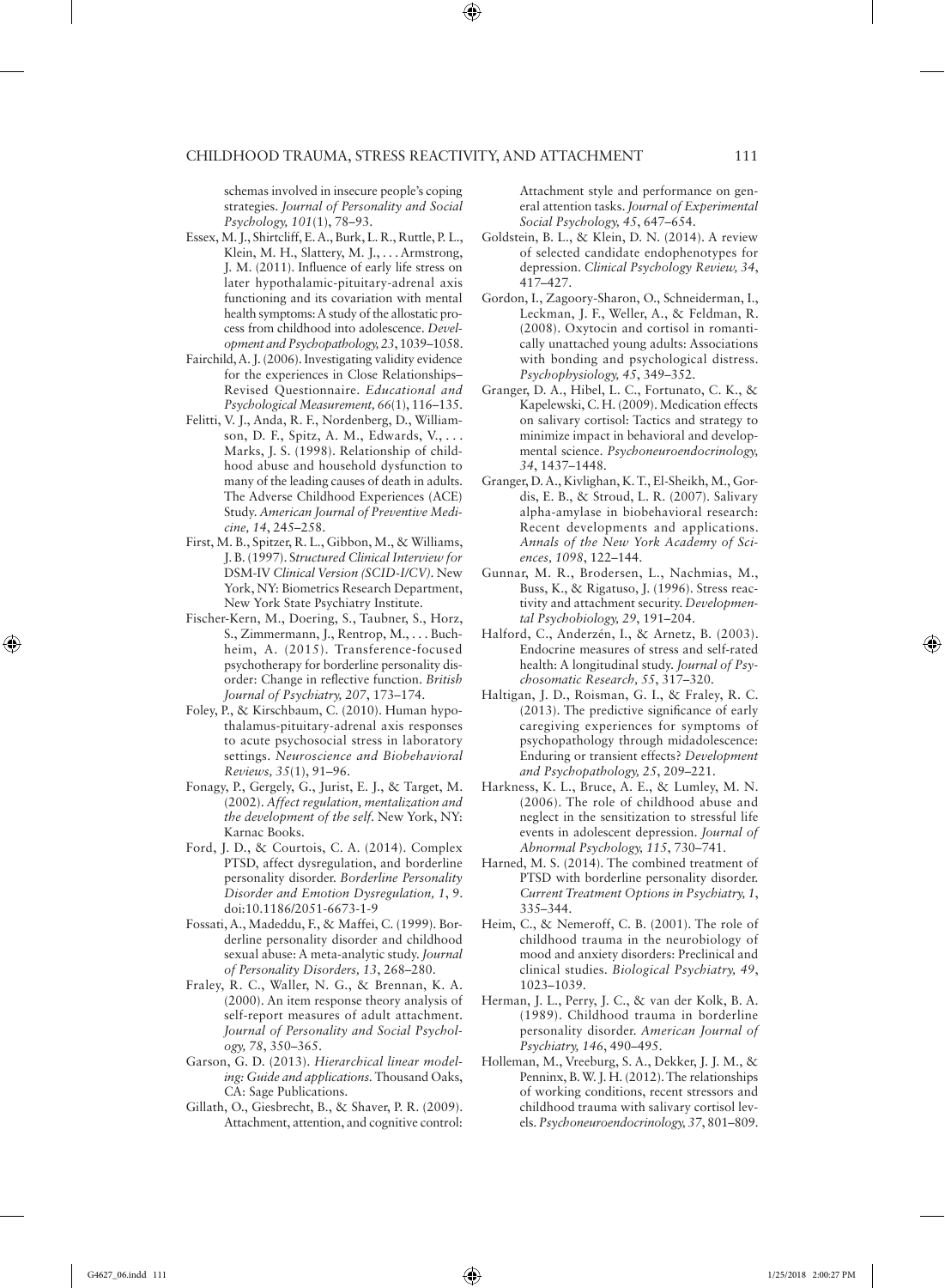- Holz, E., Lass-Hennemann, J., Streb, M., Pfaltz, M., & Michael, T. (2014). Effects of acute cortisol administration on perceptual priming of trauma-related material. *PLoS One, 9*(9), e104864.
- Houben, M., Bohus, M., Santangelo, P. S., Ebner-Priemer, U., Trull, T. J., & Kuppens, P. (2016). The specificity of emotional switching in borderline personality disorder in comparison to other clinical groups. *Personality Disorders, 7*, 198–204.
- Hox, J. (2002). *Multilevel analysis: Techniques and applications.* Mahwah, NJ: Lawrence Erlbaum.
- Insel, T., Cuthbert, B., Garvey, M., Heinssen, R., Pine, D. S., Quinn, K., . . . Wang, P. (2010). Research domain criteria (RDoC): Toward a new classification framework for research on mental disorders. *American Journal of Psychiatry, 167*, 748–751.
- Jones, D. R., Macias, C., Barreira, P. J., Fisher, W. H., Hargreaves, W. A., & Harding, C. M. (2004). Prevalence, severity, and co-occurrence of chronic physical health problems of persons with serious mental illness. *Psychiatric Services, 55*, 1250–1257.
- Juster, R.-P., Bizik, G., Picard, M., Arsenault-Lapierre, G., Sindi, S., Trepanier, L., . . . Lupien, S. J. (2011). A transdisciplinary perspective of chronic stress in relation to psychopathology throughout life span development. *Development and Psychopathology, 23*, 725–776.
- Juster, R.-P., McEwen, B. S., & Lupien, S. J. (2010). Allostatic load biomarkers of chronic stress and impact on health and cognition. *Neuroscience and Biobehavioral Reviews, 35*(1),  $2 - 16$ .
- Karatsoreos, I. N., & McEwen, B. S. (2011). Psychobiological allostasis: Resistance, resilience and vulnerability. *Trends in Cognitive Sciences, 15*, 576–584.
- Kidd, T., Hamer, M., & Steptoe, A. (2011). Examining the association between adult attachment style and cortisol responses to acute stress. *Psychoneuroendocrinology, 36*, 771–779.
- Kidd, T., Hamer, M., & Steptoe, A. (2013). Adult attachment style and cortisol responses across the day in older adults. *Psychophysiology, 50*, 841–847.
- Kirschbaum, C., Pirke, K.-M., & Hellhammer, D. H. (2004). The 'Trier Social Stress Test'—A tool for investigating psychobiological stress responses in a laboratory setting. *Neuropsychobiology, 28*(1–2), 76–81.
- Klaassens, E. R., Giltay, E. J., Cuijpers, P., van Veen, T., & Zitman, F. G. (2012). Adulthood trauma and HPA-axis functioning in healthy subjects and PTSD patients: A meta-analysis. *Psychoneuroendocrinology, 37*, 317–331.
- Köhling, J., Moessner, M., Ehrenthal, J. C., Bauer, S., Cierpka, M., Kämmerer, A., . . . Dinger, U. (2016). Affective instability and reactivity

in depressed patients with and without borderline pathology. *Journal of Personality Disorders*, *30*, 776–795.

- Koolhaas, J. M., Bartolomucci, A., Buwalda, B., Boer, S. F. de, Flugge, G., Korte, S. M., . . . Fuchs, E. (2011). Stress revisited: A critical evaluation of the stress concept. *Neuroscience and Biobehavioral Reviews, 35*, 1291–1301.
- Kudielka, B. M., Gierens, A., Hellhammer, D. H., Wust, S., & Schlotz, W. (2012). Salivary cortisol in ambulatory assessment—Some dos, some don'ts, and some open questions. *Psychosomatic Medicine, 74*, 418–431.
- Kudielka, B. M., Hellhammer, D. H., & Wust, S. (2009). Why do we respond so differently? Reviewing determinants of human salivary cortisol responses to challenge. *Psychoneuroendocrinology, 34*(1), 2–18.
- Lenzenweger, M. F. (2013). Thinking clearly about the endophenotype-intermediate phenotypebiomarker distinctions in developmental psychopathology research. *Development and Psychopathology, 25*(4, Pt. 2), 1347–1357.
- Levy, K. N. (2005). The implications of attachment theory and research for understanding borderline personality disorder. *Development and Psychopathology, 17*, 959–986.
- Levy, K. N., Johnson, B. N., Clouthier, T. L., Scala, J. W., & Temes, C. M. (2015). An attachment theoretical framework for personality disorders. *Canadian Psychology, 56*, 197–207.
- Levy, K. N., Meehan, K. B., Kelly, K. M., Reynoso, J. S., Weber, M., Clarkin, J. F., & Kernberg, O. F. (2006). Change in attachment patterns and reflective function in a randomized control trial of transference-focused psychotherapy for borderline personality disorder. *Journal of Consulting and Clinical Psychology, 74*, 1027–1040.
- Lilienfeld, S. O. (2014). The Research Domain Criteria (RDoC): An analysis of methodological and conceptual challenges. *Behaviour Research and Therapy, 62*, 129–139.
- Linehan, M. M. (1993). *Cognitive-behavioral treatment of borderline personality disorder.* New York, NY: Guilford Press.
- Liotti, G., Pasquini, P., & Cirrincione, R. (2000). Predictive factors for borderline personality disorder: Patients' early traumatic experiences and losses suffered by the attachment figure. *Acta Psychiatrica Scandinavica, 102*, 282–289.
- Llabre, M. M., Spitzer, S. B., Saab, P. G., & Schneiderman, N. (2001). Piecewise latent growth curve modeling of systolic blood pressure reactivity and recovery from the cold pressor test. *Psychophysiology, 38*, 951–960.
- Llera, S. J., & Newman, M. G. (2014). Rethinking the role of worry in generalized anxiety disorder: Evidence supporting a model of emotional contrast avoidance. *Behavior Therapy, 45*, 283–299.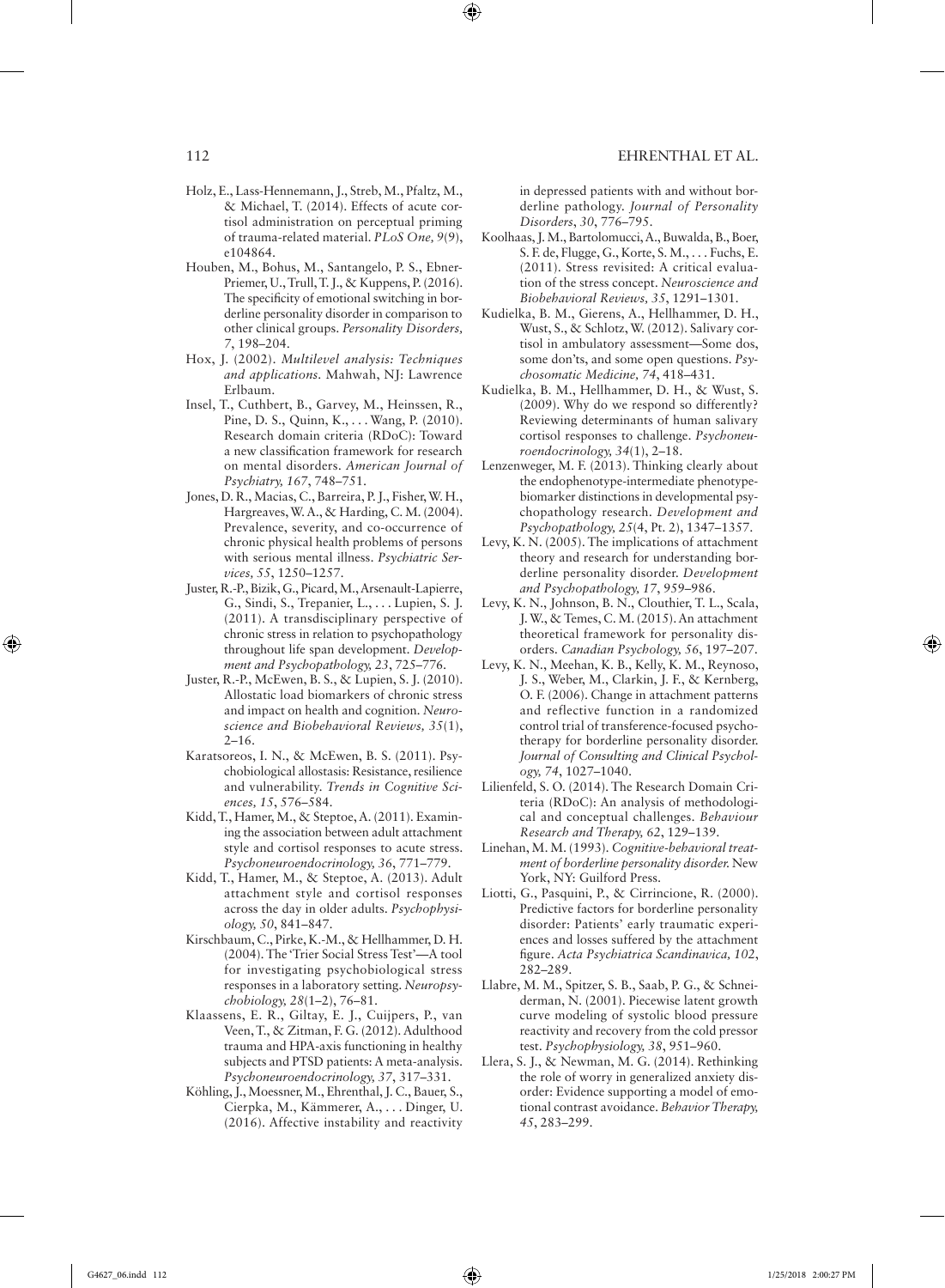- Loranger, A. W. (1999). *International Personality Disorder Examination (IPDE) manual.*  Odessa, FL: Psychological Assessment Resources.
- Madigan, S., Bakermans-Kranenburg, M. J., Van IJzendoorn, M. H., Moran, G., Pederson, D. R., & Benoit, D. (2006). Unresolved states of mind, anomalous parental behavior, and disorganized attachment: A review and metaanalysis of a transmission gap. *Attachment & Human Development*, *8*, 89–111.
- Markowitz, J. C., Petkova, E., Neria, Y., van Meter, P. E., Zhao, Y., Hembree, E., . . . Marshall, R. D. (2015). Is exposure necessary? A randomized clinical trial of interpersonal psychotherapy for PTSD. *American Journal of Psychiatry, 172*, 430–440.
- Maunder, R. G., & Hunter, J. J. (2001). Attachment and psychosomatic medicine: Developmental contributions to stress and disease. *Psychosomatic Medicine*, *63*, 556–567.
- Maunder, R. G., & Hunter, J. J. (2008). Attachment relationships as determinants of physical health. *Journal of the American Academy of Psychoanalysis and Dynamic Psychiatry*, *36*, 11–32.
- McEwen, B. S., & Wingfield, J. C. (2010). What is in a name? Integrating homeostasis, allostasis and stress. *Hormones and Behavior, 57*, 105–111.
- Mikulincer, M. (1998). Adult attachment style and affect regulation: Strategic variations in selfappraisals. *Journal of Personality and Social Psychology, 75*, 420–435.
- Mikulincer, M., Shaver, P. R., Cassidy, J., & Berant, E. (2009). Attachment-related defensive processes. In J. H. Obegi & E. Berant (Eds.), *Attachment theory and research in clinical work with adults* (pp. 293–327). New York, NY: Guilford Press.
- Mikulincer, M., Shaver, P. R., & Pereg, D. (2003). Attachment theory and affect regulation: The dynamics, development, and cognitive consequences of attachment-related strategies. *Motivation and Emotion, 27*, 77–102.
- Morris, M. C., Compas, B. E., & Garber, J. (2012). Relations among posttraumatic stress disorder, comorbid major depression, and HPA function: A systematic review and metaanalysis. *Clinical Psychology Review, 32*, 301–315.
- Nater, U. M., & Rohleder, N. (2009). Salivary alphaamylase as a non-invasive biomarker for the sympathetic nervous system: Current state of research. *Psychoneuroendocrinology, 34*, 486–496.
- Nicholson, E. L., Bryant, R. A., & Felmingham, K. L. (2014). Interaction of noradrenaline and cortisol predicts negative intrusive memories in posttraumatic stress disorder. *Neurobiology of Learning and Memory, 112*, 204–211.
- Oldham, J. M. (2015). The alternative DSM‐5 model for personality disorders. *World Psychiatry*, *14*, 234–236.
- Ottaviani, C., Shapiro, D., & Couyoumdjian, A. (2013). Flexibility as the key for somatic health: From mind wandering to perseverative cognition. *Biological Psychology, 94*, 38–43.
- Papousek, I., Paechter, M., & Lackner, H. K. (2011). Delayed psychophysiological recovery after self-concept-inconsistent negative performance feedback. *International Journal of Psychophysiology, 82*, 275–282.
- Pierrehumbert, B., Torrisi, R., Glatz, N., Dimitrova, N., Heinrichs, M., & Halfon, O. (2009). The influence of attachment on perceived stress and cortisol response to acute stress in women sexually abused in childhood or adolescence. *Psychoneuroendocrinology, 34*, 924–938.
- Quirin, M., Pruessner, J. C., & Kuhl, J. (2008). HPA system regulation and adult attachment anxiety: Individual differences in reactive and awakening cortisol. *Psychoneuroendocrinology, 33*, 581–590.
- Radley, J. J., Kabbaj, M., Jacobson, L., Heydendael, W., Yehuda, R., & Herman, J. P. (2011). Stress risk factors and stress-related pathology: Neuroplasticity, epigenetics and endophenotypes. *Stress, 14*, 481–497.
- Rifkin-Graboi, A. (2008). Attachment status and salivary cortisol in a normal day and during simulated interpersonal stress in young men. *Stress, 11*, 210–224.
- Roisman, G. I., Holland, A., Fortuna, K., Fraley, R. C., Clausell, E., & Clarke, A. (2007). The Adult Attachment Interview and self-reports of attachment style: An empirical rapprochement. *Journal of Personality and Social Psychology, 92*, 678–697.
- Rusk, N., & Rothbaum, F. (2010). From stress to learning: Attachment theory meets goal orientation theory. *Review of General Psychology, 14*(1), 31–43.
- Sadikaj, G., Moskowitz, D. S., & Zuroff, D. C. (2011). Attachment-related affective dynamics: Differential reactivity to others' interpersonal behavior. *Journal of Personality and Social Psychology, 100*, 905–917.
- Santangelo, P. S., Limberger, M. F., Stiglmayr, C., Houben, M., Coosemans, J., Verleysen, G., . . . Ebner-Priemer, U. W. (2016). Analyzing subcomponents of affective dysregulation in borderline personality disorder in comparison to other clinical groups using multiple e-diary datasets. *Borderline Personality Disorder and Emotion Dysregulation, 3*, 5.
- Sbarra, D. A., & Hazan, C. (2008). Coregulation, dysregulation, self-regulation: An integrative analysis and empirical agenda for understanding adult attachment, separation, loss,